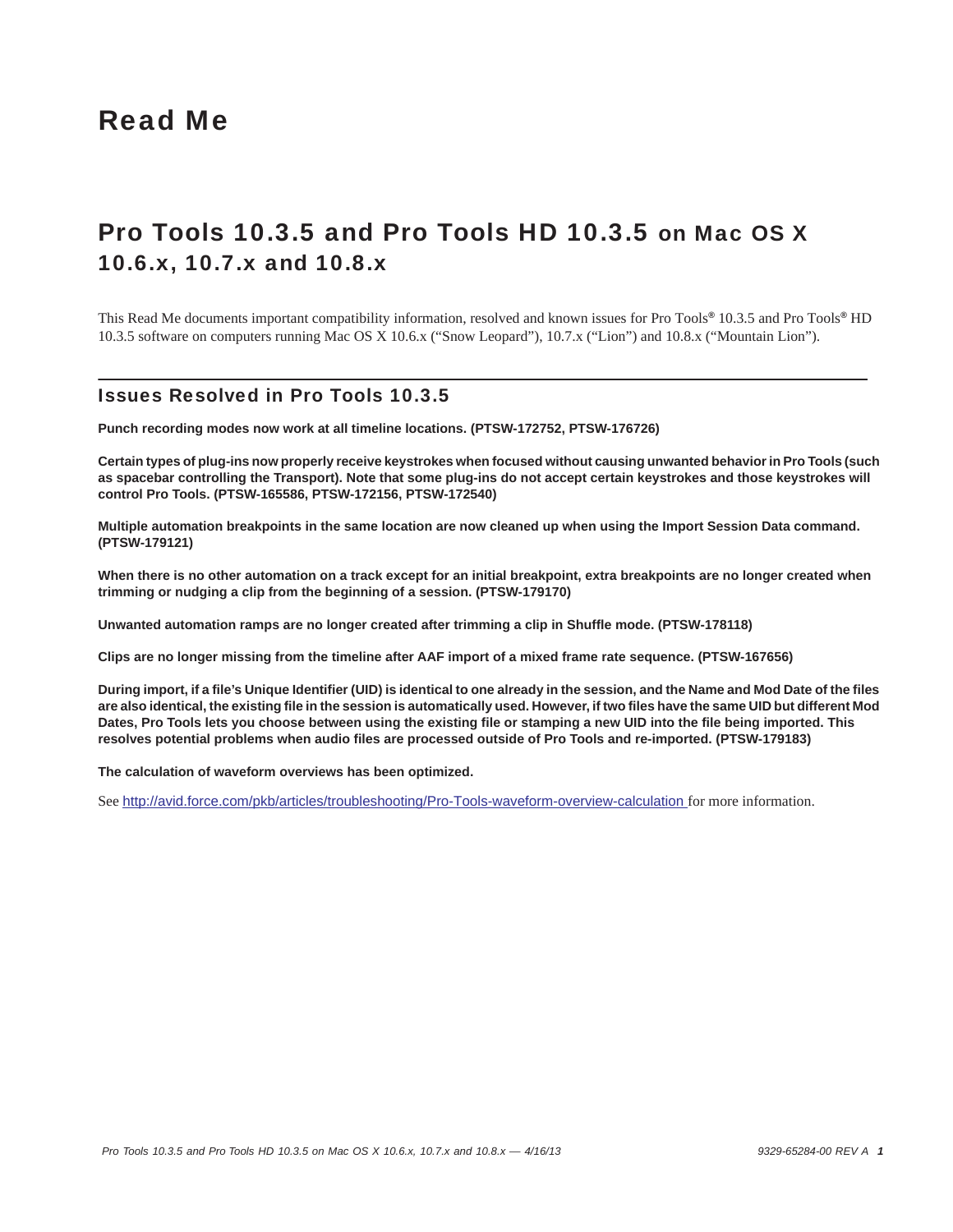# Issues Resolved in Pro Tools 10.3.4

**On Mac OS X 10.8.x (Mountain Lion), when editing automation, clip gain, or non-note MIDI data, the current value is displayed in a small box immediately upon first mouse click. (PTSW-170014)** 

**The Start Time field in the Edit and Transport windows now correctly accepts direct numerical entry. (PTSW-170975)**

**Audio files can be now be exported as MXF. (PTSW-176177)**

**Pro Tools now stops playback of an Edit window selection on the exact last sample of a selection. (PTSW-168043)**

**Automation breakpoints selected in the Edit window can be nudged using key commands. (PTSW-174358)**

**Automation editing improvements when trimming regions over each other. (PTSW-177435)**

**Glide commands now work as described in the Pro Tools Reference Guide. (PTSW-174715, PTSW-177859)**

**Automation breakpoints are no longer incorrectly deleted during sample rate conversion. (PTSW-174707)**

**MIDI Time Code (MTC) is now correctly received by Pro Tools. (PTSW-174898)**

**With Pro Tools HDX, mute states work as expected after scrubbing. (PTSW-172240)**

**On HDX systems with 3 HDX cards, system delays are properly updated after a sample rate change. (PTSW-169477)**

**With the AudioSuite version of the Fairchild 670 plug-in, when previewing in mono mode, the right channel now plays audio. (PTSW-173018)**

**An error resulting in an "FF\_PacketStream" dialog when doing a time base conversion (ticks to/from samples) of an Elastic Audio track is fixed. (PTSW-173167)**

**Rhythmic algorithm accuracy improved when extreme compression/expansion settings exist on an Elastic Audio track. (PTSW-177009)**

**When using drag and drop to import audio, if a cloned audio file (one duplicated outside of Pro Tools) is imported, an alert is posted which gives a choice between restamping a Unique ID to the clone, or redirecting to the original file. (PTSW-163654)**

**Removed an unnecessary Unique ID stamping dialog when making a copy of a file using the Import Audio command. (PTSW-176931)**

**Timeline disk caching trigger is improved. (PTSW-176778)**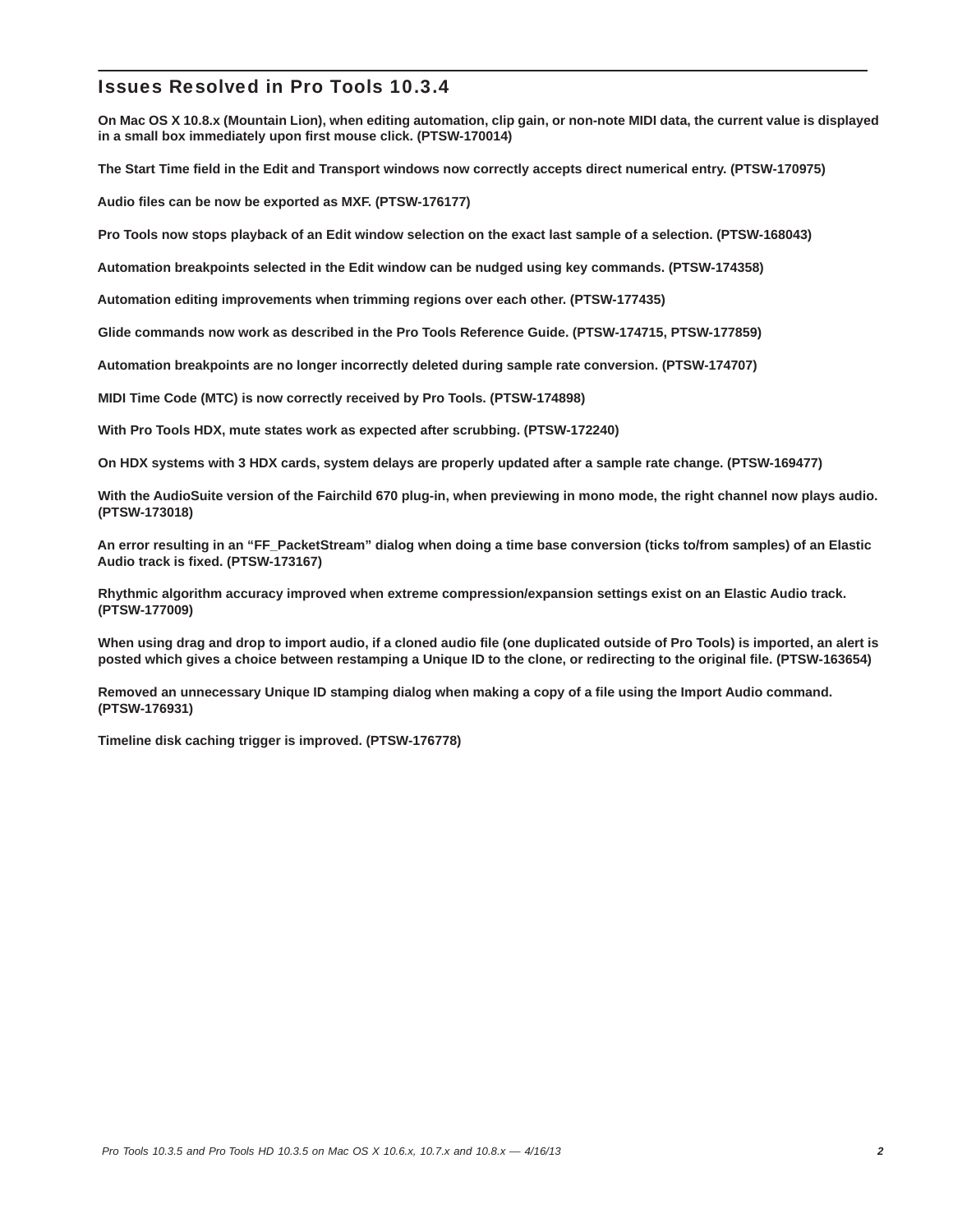# Issues Resolved in Pro Tools 10.3.3

**Improvements have been made to reduce the occurrence of -9171 and -9129 errors on HDX, HD Native and HD Native Thunderbolt systems (PTSW-170587)**

**When importing QuickTime files, associated audio now correctly follows interleaved format preference. (PTSW-169486, PTSW-167356)**

**When relinking interleaved multichannel files (LCR, Quad, 5.0, 5.1, 6.0, 6.1, 7.0 or 7.1), Center and Right channels are no longer inadvertently swapped. (PTSW-175285)**

**Relinking more than a few hundred MXF files no longer causes Pro Tools to quit unexpectedly. (PTSW-175347)**

**When using EUCON control surfaces, Pro Tools no longer quits unexpectedly after performing certain operations (PTSW-173919)**

**Selecting the Pan window on MC Control using the Attention/Selected track no longer causes Pro Tools to quit unexpectedly (PTSW-174525)**

**X-axis panning of certain plug-in surround channels from a D-Control is no longer inverted (PTSW-173286, PTSW-172836, PTSW-173938)**

This issue affected Maggot Spanner, Dolby ATMOS, and New Audio Technology Spatial Audio Designer. Plug-Ins may require an update to take advantage of this fix.

**D-Control Custom Fader plug-in maps no longer need to be recalled after every Channel Select operation. (PTSW-158750)**

**The "Import as Offline Satellite Media" option is now available in Pro Tools HD when running on systems without HD hardware. (PTSW-171738, PTSW-173186)**

**Plug-Ins with 4096 or more samples of latency now preview correctly in AudioSuite. Previously, errors -7104 or -7450 would occur. (PTSW-173329)**

**Auditioning custom crossfade shapes in the Fade dialog now produces correct audio. (PTSW-173669)**

**When using VenueLink with Pro Tools, snapshot recall is now instantaneous. (PTSW-167189)**

**To improve performance, the Disk Cache function now caches only the audio files that will be heard during playback. Audio that is muted or that is not on an active playlist will not be cached.**

## Issues Resolved in Pro Tools 10.3.2

**HD Native Thunderbolt now works correctly with Core Audio. (PTSW-172845)**

**Automation breakpoints are no longer added unnecessarily when editing clips with Automation Follows Edit turned on. (PTSW-173028)**

**Automation overlaying audio that is then processed using the Strip Silence command is kept intact. (PTSW-170804)**

**Very large files exported to Interplay will not be quarantined. (PTSW-154522)**

**Web Services hostname / IP address is now remembered between Send to Playback exports. (PTSW-172334)**

**The "Capture Selection" function in Beat Detective now captures the correct end time based on the selected note resolution instead of actual transient location. (PTSW-172978)**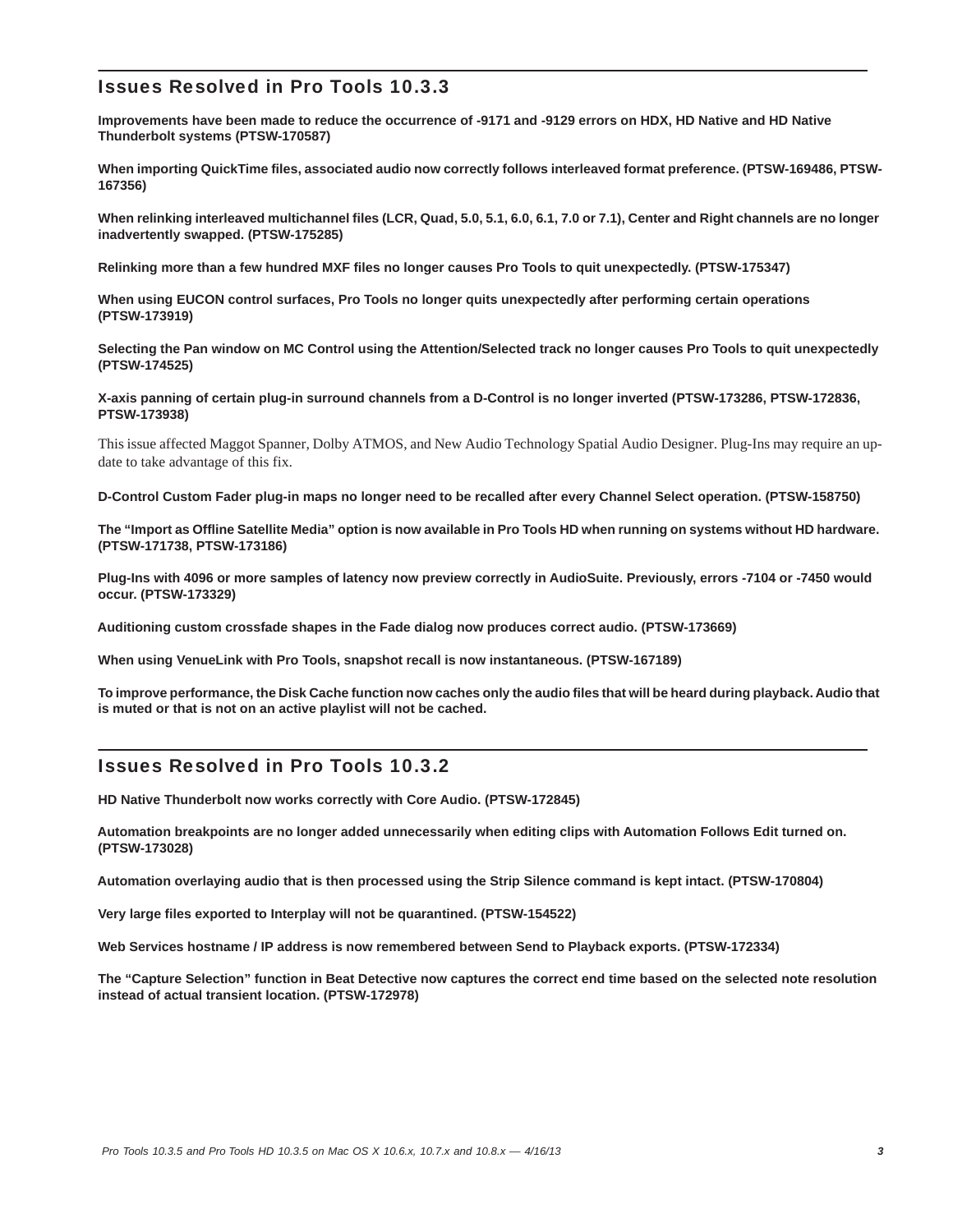# Issues Resolved in Pro Tools 10.3.1

**Unwanted data is no longer appended to the end of record passes under certain conditions. (PTSW-170032)**

**On Pro Tools HDX systems, 176.4/192kHz sessions are now free of unwanted noise in some specific mixer configurations. (PTSW-166529)**

**When zoomed into the sample level, waveforms whose clip start is off-screen now draw accurately (instead of one sample late). (PTSW-162497)**

**Clicking the Automation Follows Edit button now correctly causes the current selection to update to reflect the new state of the button. (PTSW-170044)**

**Automation breakpoints outside of a pasted selection area that match the edge values of the pasted automation (redundant breakpoints) are no longer modified when pasting. (PTSW-171725)**

**AudioSuite operations using the "Whole File" parameter no longer result in unwanted changes to audio data or cause Pro Tools to quit unexpectedly. (PTSW-170456, PTSW-170920)**

**In Dynamic Transport mode with Link Timeline and Edit Selection enabled, the playhead no longer moves to beginning of the selection. (PTSW-172367)**

# Issues Resolved in Pro Tools 10.3

### **Display**

**Waveforms are now drawn correctly in the Fades dialog when the start or end points are moved in from the edges. (PTSW-157852)**

### Playback and Recording

**A class of unexpected 9092, 9093, 9128, or 9129 errors no longer occurs. An error that caused the counters to incorrectly indicate a very high speed of playback or record no longer occurs. (PTSW-163794)**

**Input meters on HDX systems now properly indicate clipping. (PTSW-165661)**

**Scrubbing on tracks above 192 voices on HD Native no longer causes Pro Tools to quit unexpectedly. (PTSW-171347)**

### Destructive Punch

**Magic ID error is no longer encountered when using Destructive Punch in certain situations. (PTSW-156797)**

**Destructive Punch now works properly with interleaved audio files. (PTSW-163841)**

### Automatic Delay Compensation

**Delay Compensation may now be enabled for plug-in sidechains in the Operation preferences. (HDX hardware-accelerated systems only).**

### Automation

**Nudging automation selections now maintains automation shapes inside and outside the selection by inserting anchor breakpoints at the selection edges. (PTSW-170098, PTSW-170102)**

**Glide automation correctly glides between values in a selection. (PTSW-166746)**

**Automation data can be pasted correctly when Automation Follows Edit is disabled. (PTSW-164539)**

**Pasting automation selections no longer creates unexpected ramps. (PTSW-158837)**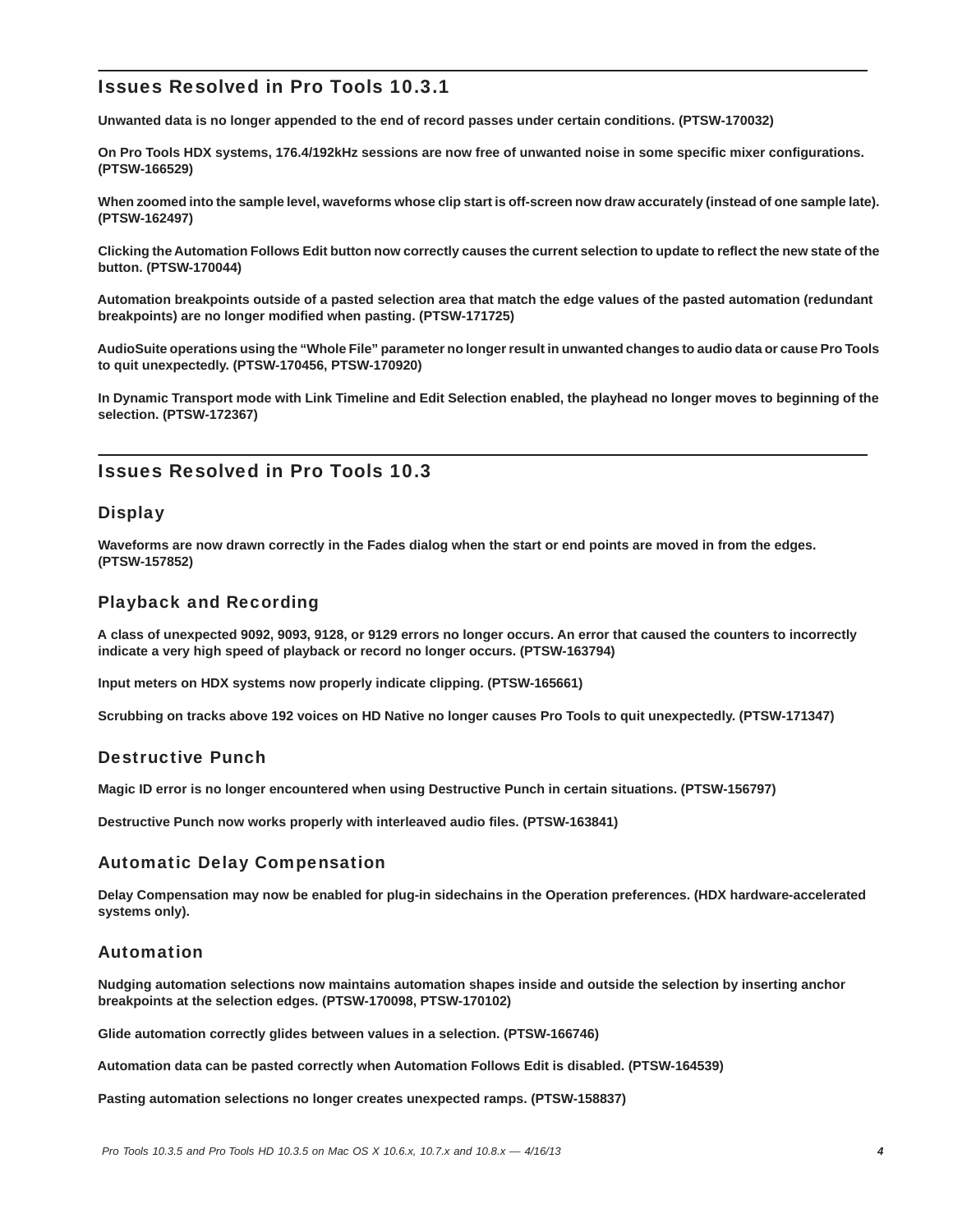**Trimming clips with automation no longer creates unexpected ramps. (PTSW-168444)**

**Automation trimming is now limited such that the lowest value can be trimmed up only to the maximum possible value, and the highest value can be trimmed down only to the minimum possible value. (PTSW-167044)**

**Spurious -9155 (automation too dense) errors have been resolved. (PTSW-158618)**

**Performance has been improved in Continuous Scroll mode when using the "All tracks in Volume view" key command Option + "-" (minus) (PTSW-163652)**

**Pro Tools no longer quits unexpectedly when coalescing volume automation to clip gain. (PTSW-164914)**

**Clip gain positions are no longer affected by the padding amount in Compact Audio dialog. (PTSW-163745)**

### Editing

**Nudging audio within a region no longer affects audio on undisplayed alternate playlists. (PTSW-138403)**

**Using the Object Grabber to duplicate one or more clips to a different location on the same track(s), either to the insertion point or by dragging, now correctly results in only the copied clips being object-selected, and not the originals. (PTSW-167253)**

**Elastic Audio Commit works correctly when there are tempo changes in the session. (PTSW-165797)**

### Plug-Ins and Processing

**Audio sync issues when rendering clip gain on clips with crossfades have been resolved. (PTSW-170425)**

**The Right-Click menu is now available for making the input (sidechain) active or inactive. (PTSW-166221)**

**Key input (sidechain) menu text is now italicized when made inactive with the Control-Command key command. (PTSW-166219)**

**Do To All and Do To Selected are now available for Key input menu active / inactive state.**

**Mod Delay III correctly recalls tempo sync settings on session open. (PTSW-165514)**

**Mod Delay III follows tempo changes correctly in Sync mode. (PTSW-165607)**

**Mod Delay III note value buttons work correctly in stereo link mode. (PTSW-166842)**

**Native Instruments Kontakt no longer causes Pro Tools menus to become grayed out. (PTSW-166474)**

**An error in "ViewsUOSWindow.MacCarbon.cpp Line 1817" no longer occurs with several third party plug-ins. (PTSW-168032)**

### System Usage Window

**The CPU Usage meter now displays CPU cycles required for communication with the HD Native and HDX PCIe cards. The meter is more accurate than before with these systems.** 

#### MIDI

**MIDI data selection is now correctly based on the displayed location of the data, which is dependent on the "Display Events as Modified by Real-Time Properties" preference. (PTSW-161895)**

**MIDI CC data now displays correctly when the "Display Events as Modified by Real-Time Properties" preference is changed. (PTSW-142253)**

**Selecting notes with the marquee in Notes or Velocity view, after having done so in a previously opened session, will no longer cause crashes. (PTSW-164990)**

**A new preference has been added on the MIDI pane under Delay for External Devices: Notes and Controllers. When enabled, Pro Tools applies Delay Compensation to MIDI notes and MIDI controller data. This is helpful when monitoring external MIDI devices outside of Pro Tools.**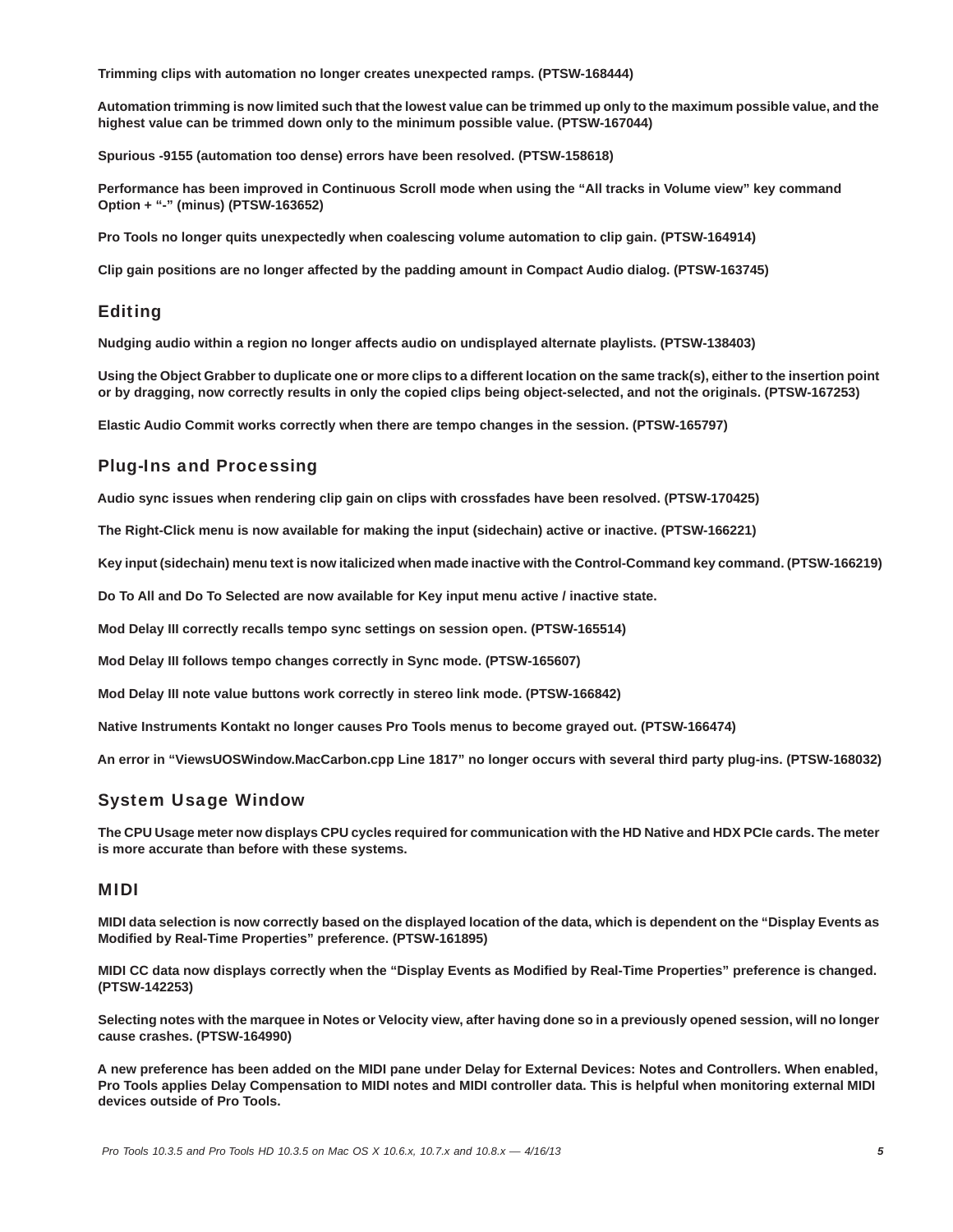# Control Surfaces

**The handling of ICON-specific session data has been optimized to improve performance of the Save Session command. (PTSW-164767)**

**On ICON worksurfaces, the LFE channel is available in 5.1 mode on the touchscreen surround panner. (PTSW-136779)**

**On ICON worksurfaces, when using the EQ III AAX plug-in, the "Q" knob for LF and HF bands in the EQ section now adjusts Q in bell mode correctly. (PTSW-165549)**

## Video and Synchronization

**All Satellite Link and Video Satellite systems now stop on the same location when rewound to the beginning of the session. (PTSW-161241)**

**Media Composer now stops in sync when Pro Tools is recording. (PTSW-161353)**

**Pro Tools stops sending timecode when a played selection ends. Devices receiving timecode stop correctly when Pro Tools stops. (PTSW-151199)**

**Locating from a 9-pin controller now reliably updates Pro Tools location. (PTSW-163261)**

**Spurious timecode values are not sent during certain transport command sequences. (PTSW-167405)**

**When using BlackMagic video output, 1080p24 and 720p59 formats are now properly set. (PTSW-3099)**

# Compatibility

Avid can only assure compatibility and provide support for qualified hardware and software configurations.

*For the latest compatibility information—including qualified computers, operating systems, and third-party products—visit the Avid website (www.avid.com/compatibility).*

### iLok USB Smart Key and Pro Tools Authorization

#### **An iLok must be connected at all times while running Pro Tools**

Pro Tools requires that an iLok with the appropriate authorizations be connected to the computer at all times. Do not remove the iLok while running Pro Tools. If the iLok is removed while Pro Tools is running, one of the following will occur:

Pro Tools displays a dialog giving you the following choices:

- Reinsert the iLok and click Save. Pro Tools saves the session and then quits.
- Click Quit. Pro Tools closes the session without saving and then quits.

 $-$  or  $-$ 

Pro Tools displays a dialog giving you the following choices:

- Reinsert the iLok and click OK to continue working in Pro Tools.
- Click Cancel. Pro Tools closes the session without saving and then quits.

### Plug-Ins

#### **Plug-Ins Now Available in AAX Format**

With Pro Tools 10.3.3 and higher, the following plug-ins are available in AAX format and installed with Pro Tools:

- $\bullet$  InTune (DSP & Native)
- Eleven (DSP & Native): If you currently own the Eleven plug-in (.dpm version) the new AAX version is installed.

#### **Mixer and Elastic Audio plug-ins from lower versions of Pro Tools are not compatible with Pro Tools 10 (PTSW-136983)**

The Mixer and Elastic Audio Plug-ins from lower versions of Pro Tools are not compatible with Pro Tools 10.x. If you encounter an error indicating that these plug-ins are corrupted please re-run the Pro Tools 10 installer to ensure that the correct plug-ins are installed.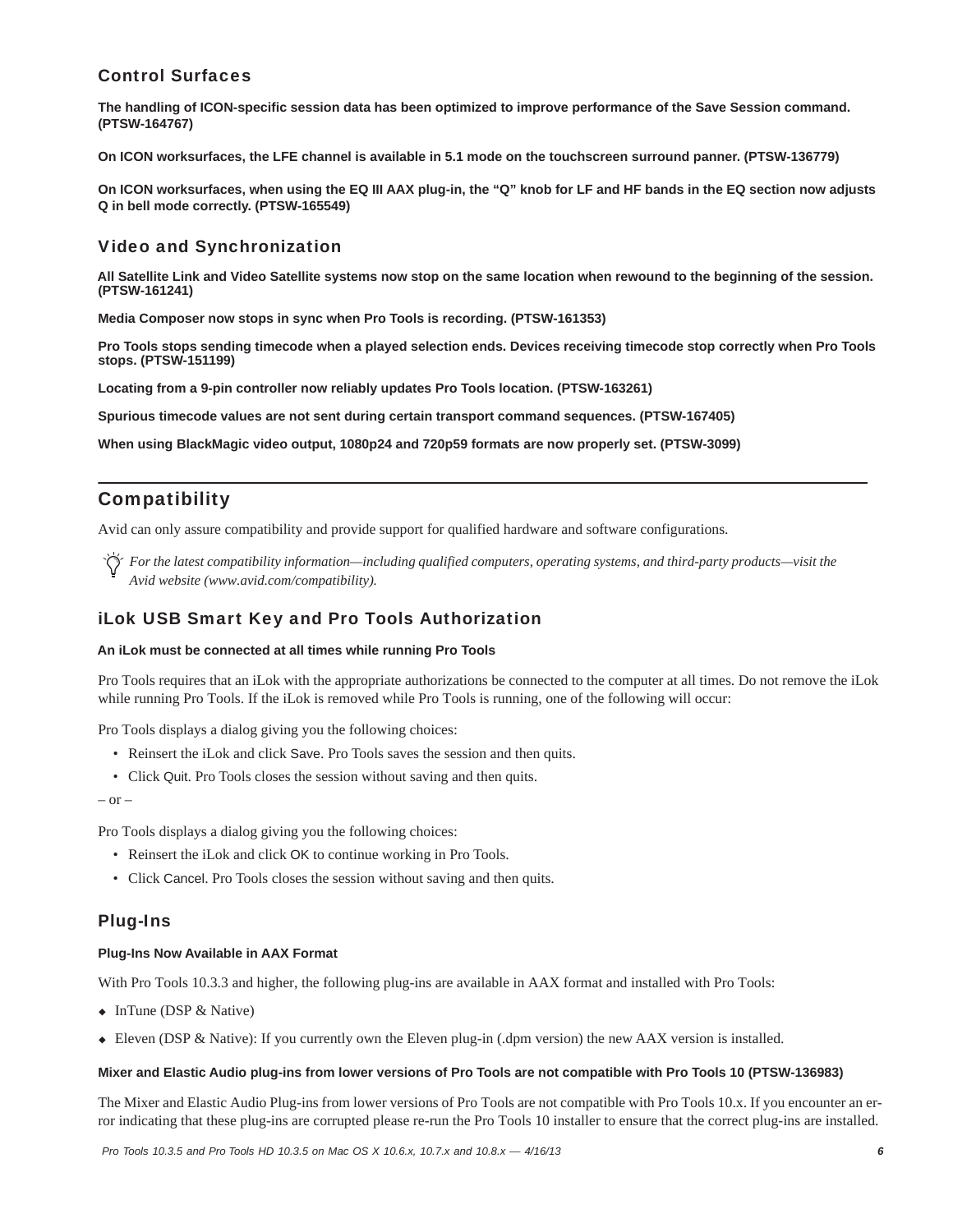# General Compatibility

QuickTime Player is not currently compatible with Avid Audio Interfaces on Mac OS X 10.8 (PTSW-163965)

QuickTime Player does not currently support Avid audio devices as output devices with Mac OS X 10.8. Audio will not pass through and playback will not start. Please use an alternate audio interface for QuickTime Player, or use another software solution for playing back QuickTime files with Avid audio devices as a workaround for this issue.

#### **Pro Tools cannot record to drives formatted as Case-Sensitive (PTSW-64502)**

Pro Tools cannot record to Mac OS X drives which have been formatted as "Case-Sensitive." Format the Mac OS X record volumes as "Mac OS X Extended (Journaled)" in order to record properly.

#### **Spotlight indexing can interfere with long record passes (97151)**

There are known incompatibilities with Spotlight indexing drives while recording audio. If you will be recording to a large number of tracks for over an hour, set all of your drives to private in the Mac OS X System Preferences to ensure maximum performance. Failure to do this may result in Pro Tools reporting an error and ending the record pass when Spotlight indexes the drives.

#### **Mac OS X 10.7.x - 10.8.x keyboard shortcuts for Mission Control conflict with Pro Tools keyboard shortcuts**

By default, Mac OS X 10.7.x and 10.8.x use Control + Arrow keys to open Mission Control and Application Windows. These keyboard shortcuts conflict with the Pro Tools keyboard shortcuts for changing track display height. You can disable or reassign these shortcuts in Mac OS X.

#### **To disable or reassign keyboard shortcuts in Mac OS X:**

- **1** From the Apple menu, choose System Preferences.
- **2** Click Keyboard.
- **3** Click the Keyboard Shortcuts tab.
- **4** Disable or reassign the shortcut for Mission Control.

#### **In Mac OS X 10.7.x - 10.8.x, the Library folder in each User folder is hidden**

DigiTrace logs, which can be helpful in troubleshooting Pro Tools errors, are stored in User/Library. These logs will be more difficult to find if the Library folder is hidden.

#### **To find the Library folder:**

Go to the Finder and click the Go menu while holding the Option key. Library will appear in the menu while the Option key is held.

#### **To display all hidden files and folders in an Open dialog:**

■ Press Command+Shift.

#### **To permanently unhide the Library folder:**

- **1** Launch Terminal.
- **2** Type: *chflags nohidden /Users/<Username>/Library.*

*The hide status of the Library folder may be reset during an OS update.*

#### **Pro Tools menus and interface are grayed out on launch (PTSW-18024)**

Pro Tools can appear unresponsive at launch, with the menus grayed out and browsers inoperable. This can happen because of Spaces. If Pro Tools is launched in any other Space than the first one, the Session Quick Start dialog still opens in the first Space. You can temporarily disable Spaces, launch Pro Tools, and disable the Session Quick Start dialog in the Preferences to avoid this problem.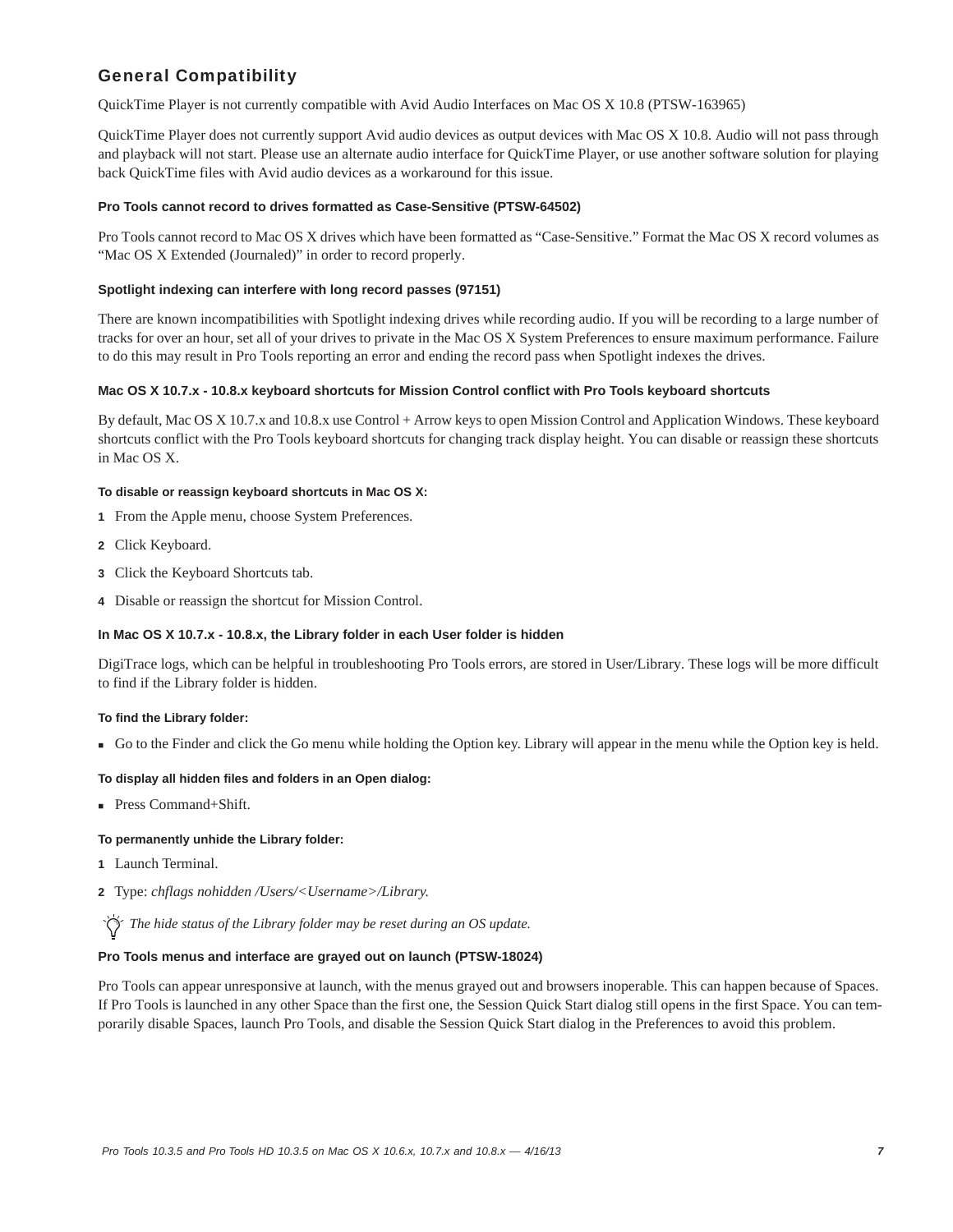#### **Automatic Update Notification will not connect through a proxy server that requires authentication (108837)**

Software Updater will not find an active internet connection when behind a proxy server that requires authentication to gain internet access. To work around this, the client machine with Software Updater needs to be moved out from behind the proxy or the proxy needs to allow HTTP access via port 80 without requiring authentication.

#### **Ethernet control surfaces may be unable to communicate with Pro Tools when Parallels Desktop for Mac is installed (101232)**

If you use an Ethernet control surface (such as C|24, D-Control or D-Command) with Pro Tools, Parallels Desktop for Mac may prevent communication with the surface. Uninstall Parallels for your computer to restore communication.

#### **Co-installation of Pro Tools with Media Composer (PTSW-161947)**

If you are running Media Composer 6.x on the same computer with Pro Tools 10.x using HDX, TDM, or HD Native hardware, make sure to install Media Composer 6.0.1.1 or later.

#### **Launching Pro Tools on OS X managed accounts with parental controls (PTSW-158757)**

Observe the following steps to ensure that Pro Tools launches correctly on OS X Managed Accounts with Parental controls:

- **1** After installation, launch Pro Tools on an Administrator Account before attempting to launch on a Managed Account. Otherwise, you may need to reinstall Pro Tools.
- **2** Restart the computer and log into the Managed Account.
- **3** When launching Pro Tools, you may encounter a series of warning dialogs. Observe the following steps to dismiss them:
	- If you encounter the warning: "You don't have permission to use the application Pro Tools," choose "Always Allow" and enter your Administrator name/password.
	- If you encounter the warning: "Error trying to communicate with DigiShoe Tool. This could indicate a permissions problem with the installation. Try a clean reinstall (-9169)," click OK to dismiss the error. Pro Tools will not launch.
	- If you encounter the warning: "You don't have permission to use the application DigiShoe Tool," choose "Always Allow" and enter your Administrator name/password.
- **4** Launch Pro Tools. The preceding steps are only necessary the first time you attempt to launch on the Managed Account.

### HDX Hardware Accelerated Systems

#### **Some Mac Pro computers with certain video cards may not have power connections available for HDX cards (PTSW-156651)**

Some video cards require power from the motherboard, which is also a requirement for Avid HDX cards. If you have a video card that requires both power connections on the motherboard, a power connection for your HDX cards will not be available. To avoid this problem, use a video card that does not require more than one power connection to the motherboard.

# Pro Tools|HD Systems

#### **Slot order for BlackMagic Design DeckLink Extreme II PCIe card and Pro Tools|HD PCIe cards (106661)**

BlackMagic Design recommends placing the DeckLink Extreme II video playback and capture card in Slot 3 of your PCIe Macintosh. You may have difficulty placing the HDMI daughter card in an unused slot between slots 0 and 1 in your Power Mac computer due to the full size of Pro Tools HD cards. In order to accommodate an additional Pro Tools|HD Accel card, the DeckLink Extreme II was extensively tested in PCIe slot 1 as well. No decrease in performance was found.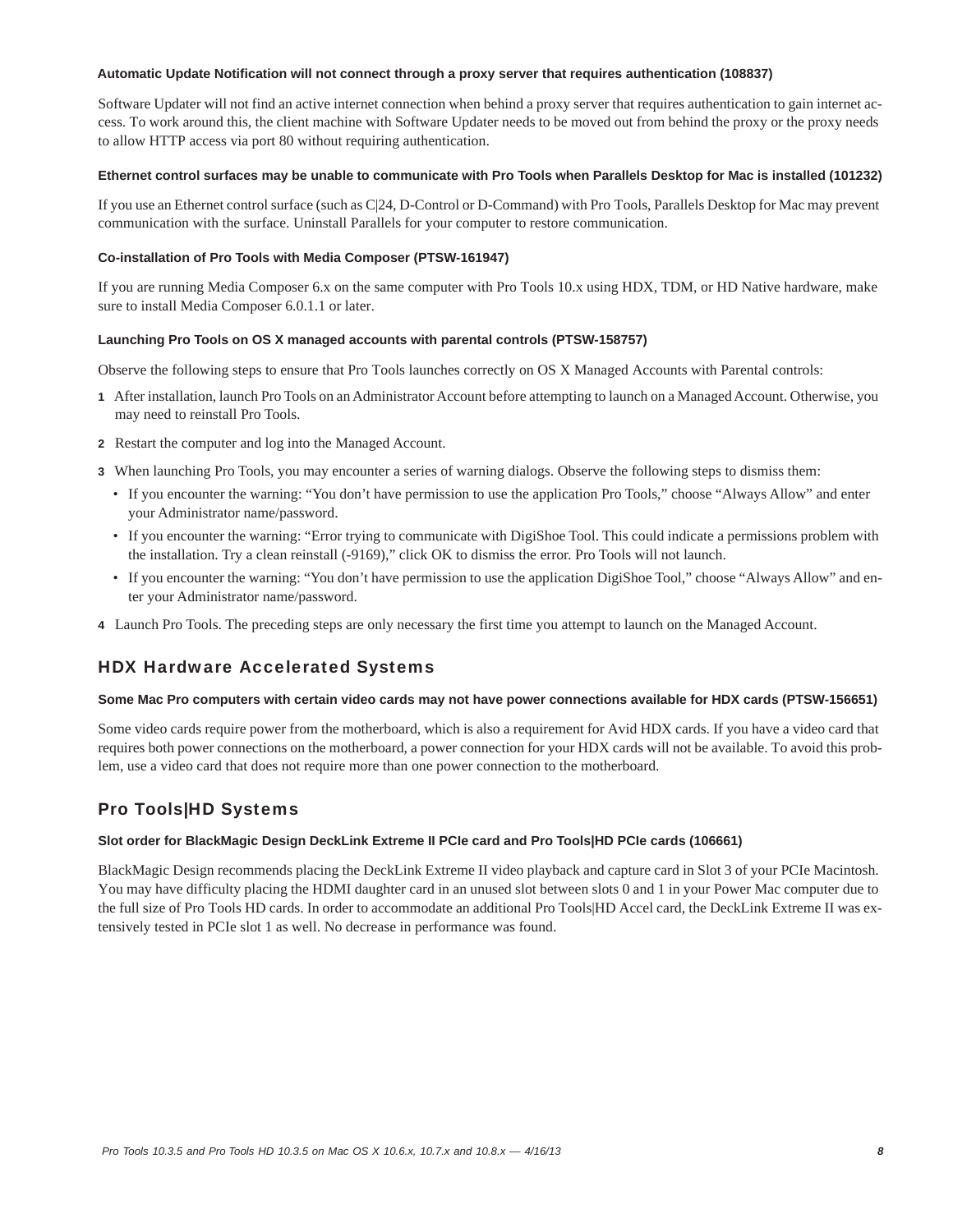# HD Native Systems

#### **With Mac OS 10.6.8 or higher, it may not be possible to update the firmware on an HD Native PCIe card (PTSW-146374)**

When launching Pro Tools HD with a HD Native card on Mac OS 10.6.8 or higher, a –1164 error may occur. This error indicates that the firmware for the HD Native card cannot be updated from version 1.0 to version 1.02 or 1.03. If this error occurs, you can only update the firmware using Mac OS X 10.6.7 or lower. The firmware update can also fail when using a Thunderbolt MacBook Pro. To avoid this error, use a Mac without Thunderbolt and use the Avid NativeCardFlasher utility to update the HD Native firmware,

*For more information on updating Native card firmware, refer to the following Avid Knowledge Base articles: http://avid.custkb.com/avid/app/selfservice/search.jsp?DocId=419331 http://avid.custkb.com/avid/app/selfservice/search.jsp?DocId=429831*

#### **HD Native card should be installed in PCIe slot 3 or slot 4 of Woodcrest and Clovertown Mac Pro computers for optimum performance (PTSW-1771)**

Clovertown and Woodcrest Mac computers cannot support a PCIe device of speed greater than 1x in PCIe Slot 2 without PCIe Slot 1 being lowered to 8x. (Note that Avid does not test graphics cards at less than their ideal speed of 16x.) To avoid this problem, install your Pro Tools Native card in PCIe slot 3 or slot 4 of your Clovertown or Woodcrest era Mac computer.

#### **Clovertown Mac Pro computers do not have the PCIe bandwidth required to use more than two 4x PCIe cards at full speed (PTSW-1657 and PTSW-1456)**

Clovertown Mac Pro computers with an ATTO UL5D card, a BlackMagic Design's Decklink 3 Video Capture card, and an HD Native card do not have the PCIe Bandwidth required to run all three cards at full speed. In this configuration, three 4x PCIe cards are being called for, while Clovertown Mac Pro computers can only accommodate two 4x cards and one 1x card. Consequently, one card must be run at less than full speed. Avid has not tested any down-throttled combinations and as such this is an unsupported configuration. Consider the following options as workarounds: slow down the built in graphics card to 8x or remove the SCSI HBA card and use SATA instead of SCSI drives.

Similarly, an HD Native card, an ATTO Celerity ES-41 Fiber Optic Network Adapter card, and a BlackMagic Design's DeckLink 3 card cannot be combined in Clowertown era Mac Pro without one card being used at less than its optimal PCIe bandwidth. Since Pro Tools support for Unity MediaNet 5 is limited to push/pull scenarios, Avid recommends that the ATTO Celerity card be down-throttled by installing it in the 1x PCIe slot, and that the HD Native and DeckLink 3 cards be installed in the 4x PCIe slots.

Avid strongly recommends against running the HD Native card or BlackMagic Design DeckLink 3 card at less than full speed.

#### **VENUE 2.9.1 systems with two HDx Option Cards may not be recognized by Pro Tools HD Native systems (PTSW-142834)**

If a second HDx Option card is installed in a VENUE 2.9.1 system, it may cause both HDx cards not to be recognized by Pro Tools on HD Native. A single VENUE HDx Option card is recognized properly by Pro Tools on HD Native, so for consistent performance it may be necessary to de-install the second HDx card.

# HyperControl Support

Pro Tools 10.3.3 and higher add HyperControl support for the M-Audio Axiom AIR Mini 32 keyboard.

# Support for Gobbler Collaboration and Backup Tool

Pro Tools 10.3.3 and higher add integrated support for Send to Gobbler workflows. Gobbler is a cloud-based backup, transfer, and collaboration tool for managing audio projects and their media assets. Pro Tools integrates with Gobbler to send Pro Tools sessions and audio files to collaborators over the Internet. When installed, the Gobbler application can be configured to scan your system to locate and automatically back up your Pro Tools sessions and associated media files. If you do not have an account, you can create one for free.

Pro Tools lets you send your Pro Tools session and associated media with Gobbler using the Send to Gobbler command (File > Send To > Gobbler). You can also send individual audio files using the Share With Gobbler command in either the Pro Tools Bounce To Disk dialog or the Export Selected dialog.

For more information about using Send To Gobbler and Share With Gobbler commands in Pro Tools, refer to the Pro Tools Reference Guide.

For more information about Gobbler, visit www.gobbler.com.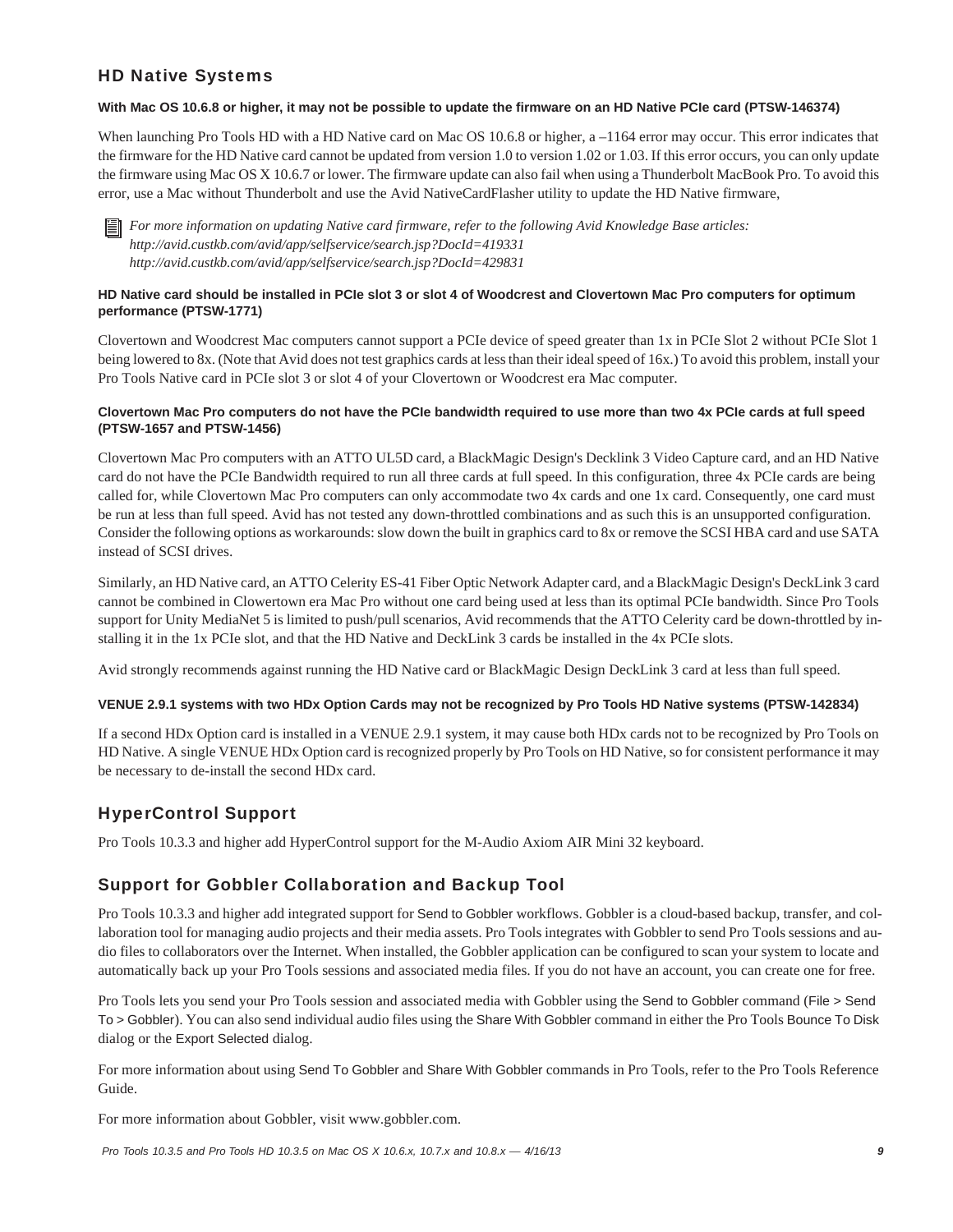## Known Issues

The following section documents known issues you may encounter when using Pro Tools 10.3 or Pro Tools HD 10.3, along with workarounds if they exist.



*For known issues specific to any of the software options for Pro Tools HD, see the Satellite Link Read Me, the Video Satellite Read Me, or the Video Satellite LE Read Me.*

### General Pro Tools Issues

#### **Synchronizing to external clock with a different sample rate from the session results in the following error: "The current playback engine does not support a sample rate of 44.1 kHz" (PTSW-127065)**

In certain circumstances, attempting to synchronize to an external clock that has a different sample rate than the session may result in the following error: "The current playback engine does not support a sample rate of 44.1 kHz." On Mac OS X, this may be preceded by the error "Pro Tools has re-set the sample rate of the HW device because it was changed by another application." If this happens, correct the sample rate mismatch and re-select the correct clock rate.

#### **Session templates retain I/O settings and some preferences, display settings, and window layouts (111605)**

Pro Tools session templates retain the I/O settings and some of the preferences, display settings, and window layouts from the system on which the template was created. Consequently, created a new session based on a template restores several session properties from the original system. These properties are retained by Pro Tools until you change them or another session or template is opened that replaces them. This also means that if a new blank session is created after using a template, the properties from the template will be used for the new session.

The properties retained from templates include default track height, view settings, window size and position, and I/O Setup. You can update templates by making the desired changes, using the File > Save as Template command (be sure to select the "Install template in system" option), and then selecting the template you want to replace.

#### **With Mac OS X 10.7.x ("Lion") and 10.8.x ("Mountain Lion"), the Send To DigiDelivery command in Pro Tools requires a beta version of DigiDelivery.**

The latest production version of the DigiDelivery client application is not compatible Mac OS X 10.7.x ("Lion") or 10.8.x ("Mountain Lion"). A beta version of the DigiDelivery client is available for users of Mac OS X 10.7.x. Although it has not been through a full qualification test effort, there are no known issues with this version.

#### **CPU Usage Limit may be reached when Error Suppression is enabled (PTSW-50339)**

When enabling Error Suppression at CPU Usage Limit 85% or higher, it may be possible to overload your computer to a point at which it is no longer recoverable. To avoid this state, keep your CPU Usage Limit set to 80% or lower when Error Suppression is enabled

#### **Screen redraw may slow down at higher CPU Usage Limit settings when Host Engine Error Suppression is on (82915)**

In some cases, you may experience a slowdown in screen redraw or background CPU tasks when Host Engine Error Suppression is engaged and the CPU Usage Limit is set to 85 percent or above. If you encounter this behavior while using Error Suppression, open the Playback Engine Dialog and lower the CPU Usage Limit by 5 to 10 percent.

#### **Session Notes dialog frequently appears when opening sessions (PTSW-163563)**

The Session Notes dialog frequently appears when opening sessions, but only reports that some paths are unavailable. You should be able dismiss the dialog and playback the session without incident, but you may want to check your I/O Setup to insure that only valid paths are configured.

#### **Opening sessions created with Pro Tools 7.4 or lower (106746)**

When opening sessions created with Pro Tools 7.4 or lower in Pro Tools 8.1 and higher, all waveform overviews are recalculated. This is because Pro Tools now features 16-bit waveform overviews, so all old 8-bit overviews will need to be recalculated. This recalculation only needs to happen once.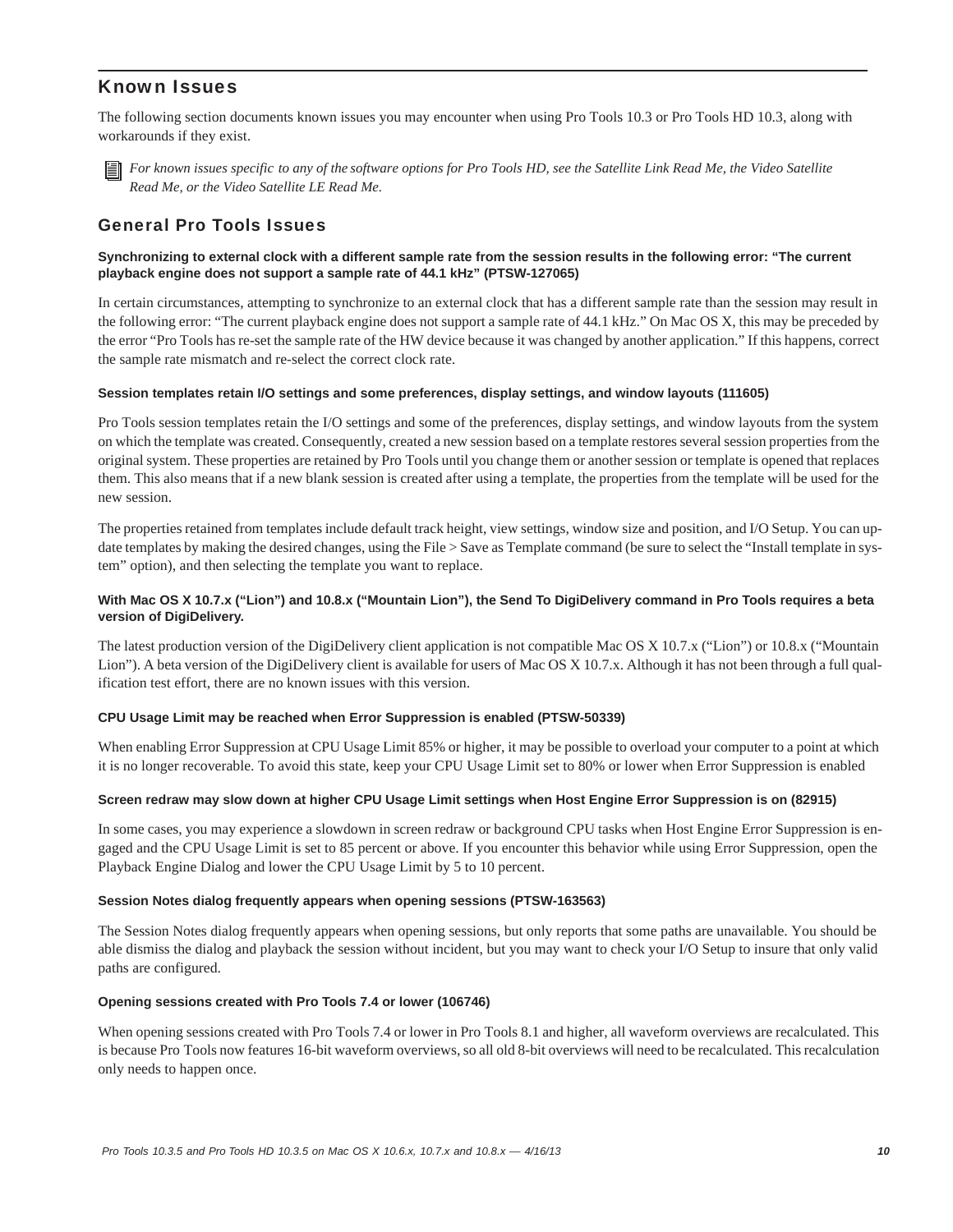#### **Using the Save Copy In command to save to session formats lower than Pro Tools 10 converts all audio for sessions with interleaved files (PTSW-152737)**

When saving a Pro Tools 10.x session that has a mix of interleaved and non-interleaved (multi-mono) audio files to a lower session format (such as Pro Tools 7–9 ".ptf"), all audio files are converted (even if they are not interleaved).

#### **Using the Save Copy In command from Pro Tools 10 (.ptx) to Pro Tools 9 and lower session formats cannot link to audio files with names including certain characters (PTSW-163844)**

In sessions containing tracks or files with special keyboard characters—such as "\$," "%," or "#"—using the Save Copy In command to save to Pro Tools legacy formats is not supported and may result in problems copying files. To avoid this issue, rename any tracks or audio files containing special keyboard characters before saving a session in a legacy format.

#### **Clip Groups can be dragged to tracks in Playlist view even though Clip Groups are not supported in Playlist view (PTSW-152707)**

It is possible to drag a clip group to a track in Playlist view even though clip groups are not supported in Playlist view. Normally, when switching to Playlist view from another track view, any clip groups on that track are automatically ungrouped. While clip groups dragged to tracks in Playlist view may appear to work properly, it is recommended that you ungroup them while in Playlist view to ensure proper behavior.

#### **When importing session data, automation is replaced instead of overlaid when using Adjust Session Start Time to Match Source Start Time (PTSW-149273)**

Automation can sometimes be replaced instead of overlaid when using Adjust Session Start Time to Match Source Start Time when importing session data. This issue may occur if the source session start time (of the session being imported) is earlier than the current session start time. This issue can be avoided if you instead import the session data from the session with the later start time into the session with the earlier start time. You must also not enable the Adjust Session Start Time to Match Source Start Time option, and select Maintain Absolute when prompted.

#### **Automation window update when writing automation (PTSW-46747)**

When writing automation on Volume, Pan, and so on, the corresponding buttons in the Automation window provide no indication that automation on the related control is being written. You will need to observe the automation buttons on tracks in Mix or Edit windows to see an indication that automation is being written.

#### **Automatic Delay Compensation cannot not be applied to tracks recording from different types of sources (PTSW-157960)**

Automatic Delay Compensation cannot compensate for cascaded records that use both I/O and bus inputs to recording tracks. An example of this is feeding an audio track (in record) from an audio input, and then bussing the output of the track to another audio track also in record. The first audio track will be compensated but the second cascaded track will not be. (This is not a common workflow.)

#### **Audio scrubbing is offset by the overall system delay when Automatic Delay Compensation is enabled (PTSW-150138)**

With Automation Delay Compensation enabled, when scrubbing audio the output is offset by the overall system delay (displayed in the Session Setup Window). Large system delays cause a noticeable offset. To avoid this issue, you can disable Automatic Delay Compensation when you want to scrub audio for editing.

#### **DestructivePunch may not behave correctly when using Automatic Delay Compensation (PTSW-157282)**

When using the Maximum amount of Delay Compensation, DestructivePunch may not behave correctly. To avoid this issue, do not use DestructivePunch with system delays over 4,096 samples at 48 kHz, 8,192 samples at 96 kHz, or 16,384 samples at 192 kHz.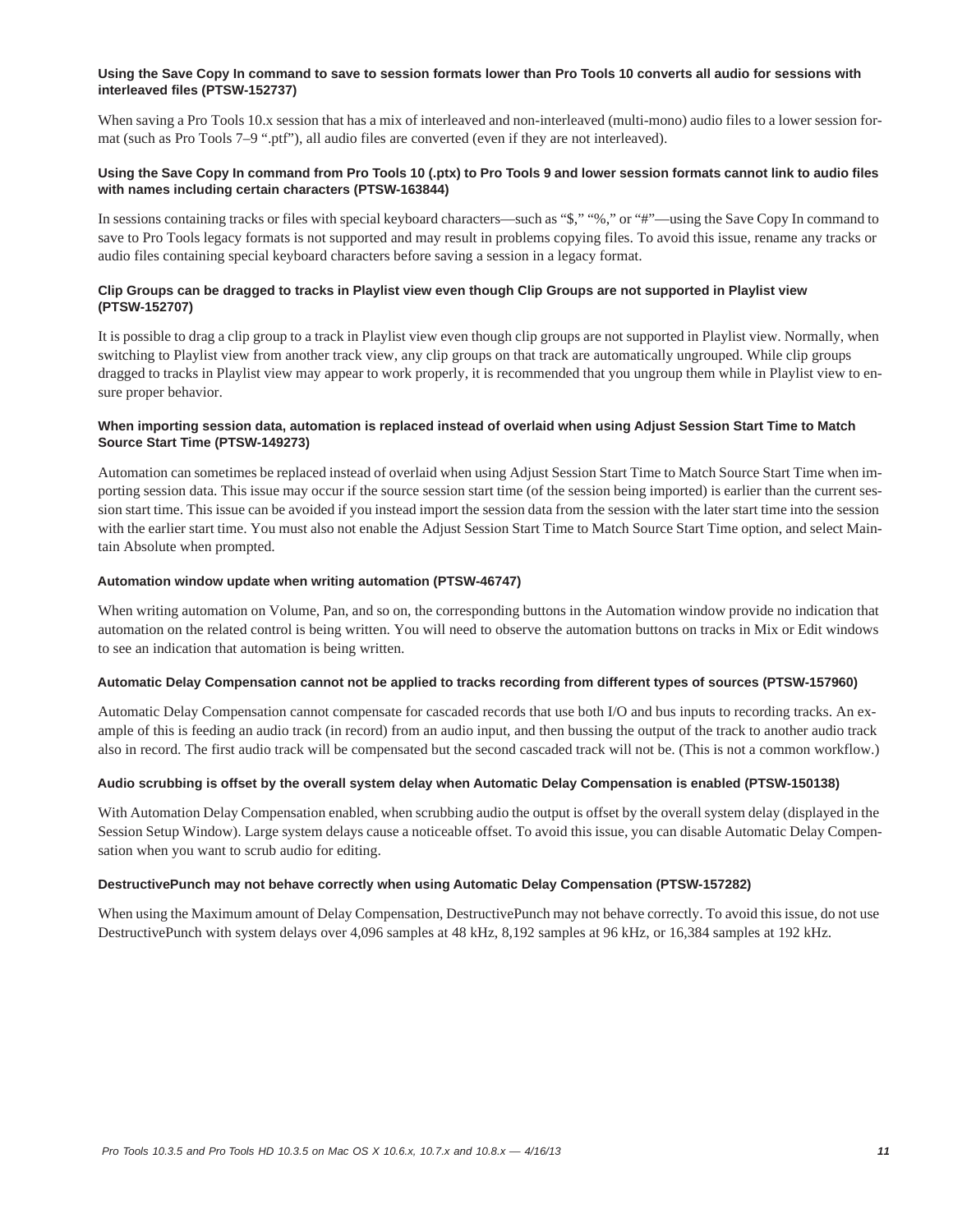#### **Possible performance issues with waveform overviews (110041, 106801, and 106577)**

Calculating waveform overviews in Pro Tools 8.1 and higher may cause some one-time issues with various operations. Once the overviews are calculated, system performance will return to normal. Areas where you may notice this are:

- Legacy Sessions (110041)—When opening Legacy Pro Tools sessions (lower than 8.0) for the first time, if you immediately start playback, you may encounter various errors advising you to increase the H/W Buffer size, or to delete tracks, or to remove some Native (RTAS and AAX) plug-ins. This is because Pro Tools is re-calculating waveform overviews in the background. Pausing this task in task manager, or waiting until this task is complete, will resolve the issue. Once the waveform is calculated, you will not experience this issue again.
- Playback of Newly Created Clips (106801 and 106577)—You may notice a slight drop in normal playback performance immediately following a record take or after creating or importing new clips. This is because Pro Tools is calculating waveform overviews in the background. This issue is usually encountered when recording or creating many clips with long durations. Pausing this task in task manager, or waiting until this task is complete, will resolve the issue. Once the waveform is calculated, session playback performance returns to expected levels.
- With Pro Tools 10.1.1 and higher, waveform overview calculation is automatically paused whenever the Transport is engaged. You do not need to manually pause this task in the Task Manager unless you want all tasks paused (such as relinking).

#### **Waveform overviews disappear after editing metadata from the Workspace browser (PTSW-153258)**

If you edit metadata from the Workspace browser, audio waveform overviews may disappear from the Edit window. If this occurs, recalculate the waveforms or close and reopen the session. To avoid this issue, edit metadata from the Project browser instead of the Workspace browser.

#### **–9128 or –6031 DAE errors when using Sibelius 7 as a ReWire client with Pro Tools (PTSW-148554 and PTSW-149809)**

If you encounter –9128 or –6031 DAE Errors when using Sibelius 7 as a ReWire client with Pro Tools, try increasing the Hardware Buffer Size to 1024 samples in the Pro Tools Playback Engine (Setup > Playback Engine).

#### **Audio clips on tick-based tracks do not play at the correct tempo after opening a Reason song with a different tempo (PTSW-34086)**

Audio clips on tick-based tracks do not play at the correct tempo after opening a Reason song with a tempo that is different from the one in your session. To correct this, make any tempo change via the Conductor track or the Manual Tempo input and the clips will play back correctly.

#### **Cannot run Reason or Record as ReWire clients if they have not first been launched and set up as a standalone application (PTSW-133070)**

Reason and Record need to be launched and setup as a stand-alone applications before running them as a ReWire clients with Pro Tools. Do the following:

- Launch Reason or Record in stand-alone mode and follow the on-screen instructions.
- Quit Reason or Record.
- Launch Pro Tools and insert Reason or Record as a ReWire plug-in on an audio, Auxiliary Input, or Instrument track.

#### **Exporting interleaved BWF files from Pro Tools 10 and importing into Pro Tools 9.0.x and lower may cause Pro Tools to quit unexpectedly (PTSW-151579)**

When exporting any greater-than-stereo multichannel interleaved WAV (BWF) files other than 5.1 from Pro Tools 10 and then importing them into Pro Tools 9.x or lower, Pro Tools quits unexpectedly. To avoid this problem, export audio files for import into lower versions of Pro Tools in another file format (such as AIFF or multi-mono).

#### **Opening a session with a QuickTime movie as a non-administrator user can prevent the movie from playing back (47053)**

If you open a session as a non-administrator user and you do not have permissions for the QuickTime movie file, Pro Tools will tell you that the movie file cannot be found and prompt you to relink. In the relink window the movie can be found and Pro Tools will appear to relink to it but it will still not play back. For correct playback, make sure you have permission to use the QuickTime movie file.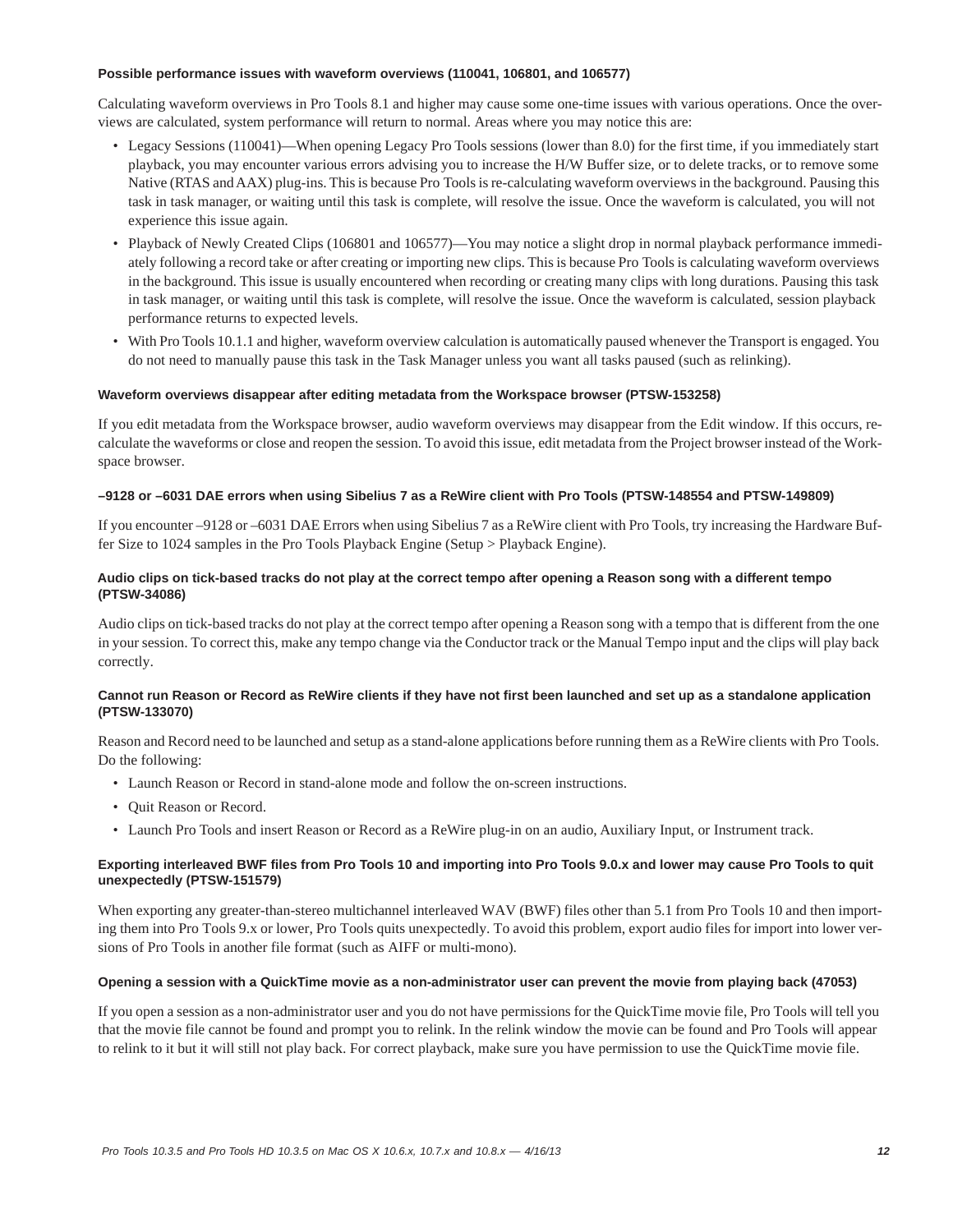#### **Some QuickTime audio formats cannot be imported (58792 and PTSW-52226)**

The audio from QuickTime movies with Apple Lossless or AMR audio compression cannot be imported into Pro Tools. Use QuickTime Pro or another application to convert the audio to another format prior to import.

#### **Apple Lossless codec is not supported for Bounce to QuickTime Movie (PTSW-53198)**

Pro Tools 7.3 and higher does not support the Apple Lossless audio codec. Choosing it from the Bounce to QuickTime Movie Audio Compression dialog will result in a movie without usable audio.

#### **48 kHz Bounce to MP3 in Pro Tools 7.x and higher results in a 44.1 kHz MP3 File (72617)**

Bouncing to MP3 while using the "Highest Quality Encoding, Slower Encoding Time" setting with any bit rate other than 320 kbps will result in a 44.1 kHz file. This is a known limitation of the encoder.

#### **Hourly –9073 errors during recording (PTSW-132654)**

If you encounter –9073 disk errors at the same time every hour while recording in sessions with large track counts, you may need to update Mac OS. To avoid this problem, check and install all OS related security updates through Mac Software Update.

#### **With the Pro Tools Web browser, links to external sites do not work as expected (PTSW-145325)**

In the Pro Tools Web browser, navigating to external sites using links from Avid web pages (such as links to social networks like Facebook and LinkedIn) may not work as expected. For the sake of security, the Pro Tools Web browser is restricted to avid.com pages. If you want to browse sites other than avid.com, or share avid.com pages with friends, use the Launch Page in External Browser feature to view the page in your default Web browser and navigate from there.

#### **If you connect to Gobbler successfully, then quit Gobbler, Pro Tools continues to show connection to Gobbler (PTSW-175495)**

If you connect to Gobbler while Pro Tools is running, and then quit Gobbler while Pro Tools is still running, Pro Tools does not recognize that you have quit Gobbler. If you quit Gobbler while Pro Tools is running, you will have to launch the Gobbler application independently of Pro Tools.

### HDX Hardware Accelerated Systems

#### **Pro Tools does not play back when an invalid sync source is selected on SYNC HD (Word Clock or AES/EBU) (PTSW-156651)**

When attempting to initiate playback, playback will fail if a SYNC HD is connected to an HDX card and an Avid audio interface with no connections to either the word clock or AES/EBU ports. Ensure that the clock is set to a working clock source to resolve this issue.

#### **In Avid DigiTest, the reported slot number may not correspond to the physical slot number in the computer (PTSW-155373)**

In Avid DigiTest, the slot number reported for Avid HDX cards starts from 0 on up. For example, "Slot 1" does not necessarily correlate to the first physical slot in the machine. If you have an Avid HDX card that is having problems, match the Serial Number ID on the back of the card with the Serial Number ID displayed on the Slot Info page in Avid DigiTest.

#### **Pro Tools does not use HDX hardware if a Core Audio application is using HDX hardware (PTSW-155010)**

When launching Pro Tools HD on an HDX hardware accelerated system, Pro Tools will use the Pro Tools Aggregate I/O as the Playback Engine if a Core Audio application has already engaged the HDX hardware. Be sure to quit all Core Audio applications before launching Pro Tools HD to ensure that Pro Tools HD can use HDX hardware.

#### **With multiple track output assignments, Native AAX plug-ins use more voices than expected (PTSW-156089)**

When using Native RTAS or AAX plug-in as the last insert on a track that has multiple outputs assigned, additional voices will be used for each voiced output assignment. This is because a voice is required for each audio channel routed from the TDM engine to the host processor and back. To avoid this issue, use a DSP AAX plug-in, such Trim, as the last insert on the track.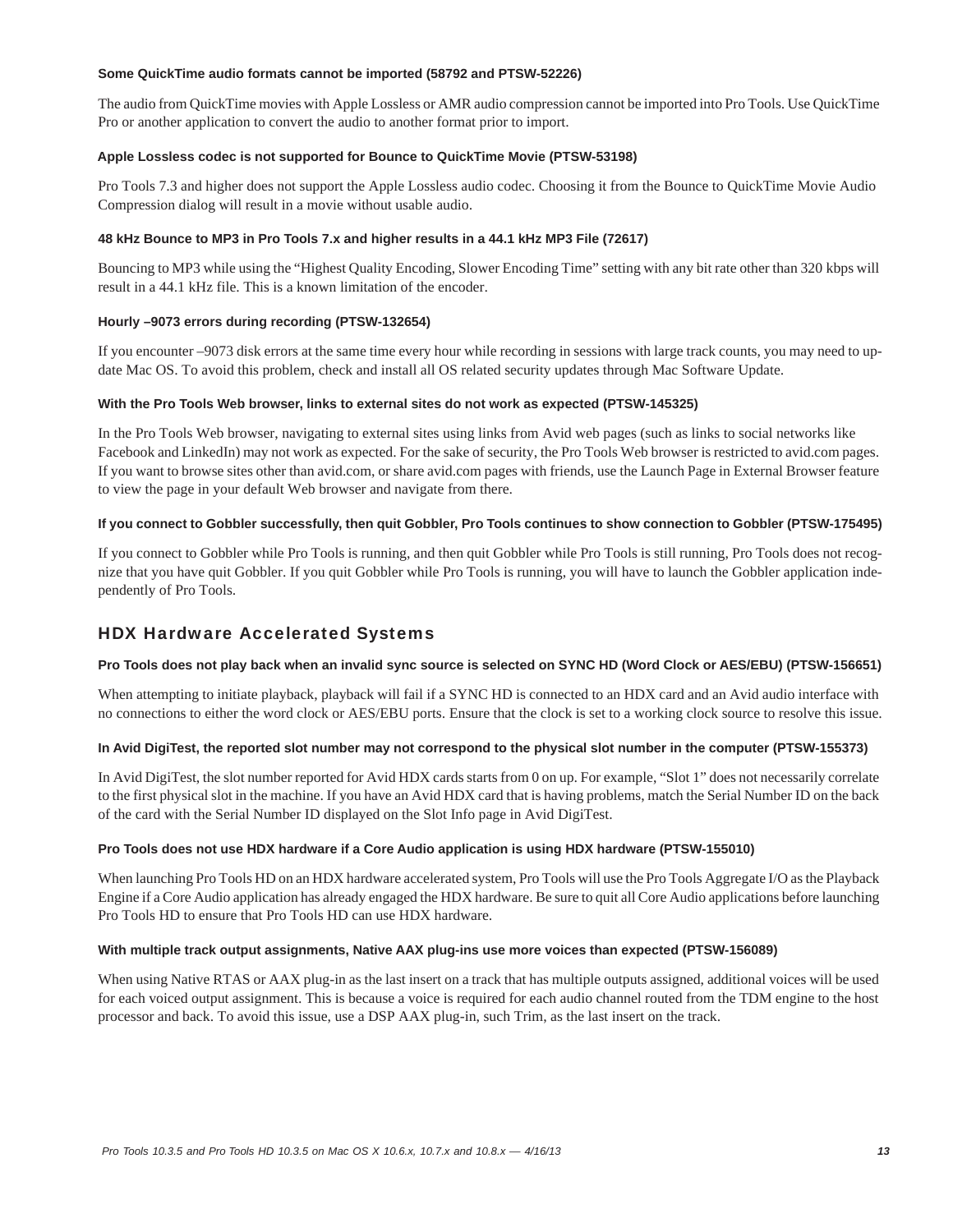# Pro Tools|HD Systems

#### **Unable to open sessions created with Pro Tools 7.4 or lower that use the maximum available DSP in Pro Tools 8.1 and higher (111490)**

Since the surround mixer plug-in is installed by default with Pro Tools 8.1 and higher, some stereo sessions that use mono output paths may use a different DSP allocation than in Pro Tools 7.4 and lower. Older sessions that use mono output paths and use all of the available DSP and may not open in Pro Tools 8.1 or higher. The workaround is to remove the surround mixer plug-in from the "Plug-Ins" folder and move it to the "Plug-ins (Unused)" folder so Pro Tools does not use the surround mixer to build your mixer. This should make the necessary DSP available to open the session.

# HD Native Systems

#### **Audible pops and clicks occur when changing buffer sizes (PTSW-125715)**

Pops and clicks may occur when changing the Hardware Buffer Size (H/W Buffer Size) in the Playback Engine dialog while monitoring live audio through HD Native hardware. Avid recommends not changing the Hardware Buffer Size while monitoring live audio to avoid this problem. If you must change the Hardware Buffer Size while monitoring live audio, be sure to lower the monitoring volume to avoid any possible damage to your speakers.

# HD Native Thunderbolt Systems

#### **HD Native Thunderbolt headphone output stops working when low latency monitoring is enabled (PTSW-169936)**

The headphone output on the HD Native Thunderbolt does not function when low latency monitoring is enabled. In this case, use alternative monitoring source such, as an Avid HD OMNI.

#### **HD Native Thunderbolt prevents the computer from waking after sleep (–9171 error) (PTSW-169172)**

Pro Tools HD and HD Native Thunderbolt do not support the sleep function of Mac OS X. If encountered, disconnect HD Native Thunderbolt to wake the computer. Disable all sleep functions in System Preferences (except display) and shut down the computer. Reconnect HD Native Thunderbolt and start the computer.

#### **HD Native Thunderbolt reports a clock error at higher sample rates (PTSW-168819)**

With some computers, you may encounter an audio clock error when recording at higher sample rates (such as 96 kHz) and with lower HW Buffer Size settings (such as 128 samples or less). In general, higher HW Buffer Size settings are recommended at higher sample rates. For example, at 96 kHz, a HW Buffer Size setting of 256 samples or higher is recommended.

#### **HD Native Thunderbolt is only supported as the first or second thunderbolt device in a thunderbolt chain at sample rates up to 96 kHz, and it must be the only Thunderbolt device in a chain at any sample rate above 96 kHz (PTSW-168229)**

HD Native Thunderbolt is only supported as the first or second Thunderbolt device in a Thunderbolt chain at sample rates up to 96 kHz, and must be the only thunderbolt device in a chain at any sample rate above 96 kHz. Visit the compatibility pages on the Avid website for more information (www.avid.com/compato).

#### **Pro Tools quits unexpectedly when selecting HD Native Thunderbolt in the Playback Engine (PTSW-167511)**

After disconnecting and reconnecting HD Native Thunderbolt from your computer, Pro Tools quits unexpectedly when selecting HD Native Thunderbolt in the Playback Engine. After disconnecting and reconnecting HD Native Thunderbolt, restart your computer to avoid this problem.

#### **HD Native Thunderbolt does not pass audio with some third-party applications at certain buffer sizes (PTSW-166134)**

HD Native Thunderbolt only supports HW Buffer Sizes of 64, 128, 256, 512, 1024, and 2048 samples. However, some third-party applications (such as Cubase) may let you select unsupported hardware buffer sizes. If an unsupported buffer size is selected, HD Native Thunderbolt may not pass audio. Select a supported buffer size to correct this issue.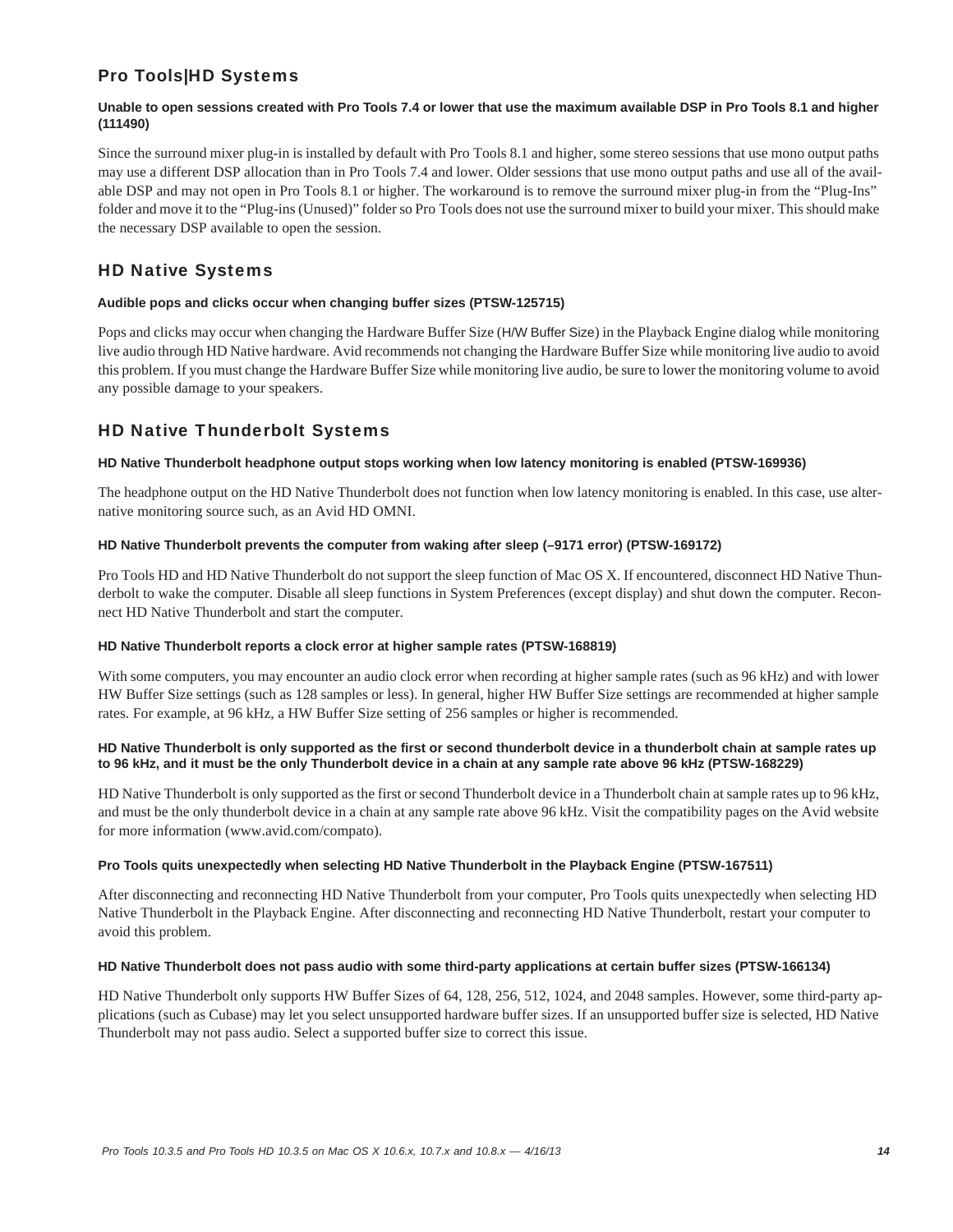#### **Using the HD Native Thunderbolt headphone output with surround monitoring (HDM-13)**

Headphone monitoring with HD Native Thunderbolt is set to mirror Pro Tools output channels 1 and 2 on the first audio interface. To use HD Native Thunderbolt headphone monitoring with sessions that use surround formats (such as 5.1), change the surround monitoring path in I/O Setup so that the Left channel is mapped to Output channel 1 and the Right channel is mapped to Output channel 2.

# I/O Setup

#### **Master Faders assigned to mapped output busses function only on that specific bus, not for the output channel as a whole (PTSW-127517)**

Because a Master Fader works on a bus, not on an output path or output channel, there may be certain configurations in which the level sent to the physical I/O is not reflected on any meters in the Pro Tools application. If the configuration includes overlapping output paths or has multiple busses assigned to a single output path, the overall signal level from these combined sources (including any clipping indication) will only be displayed on the interface itself. You can avoid using multiple output paths or output busses simultaneously by routing your sources to a single mapped output bus and assign a Master Fader to that.

#### **Overlapping outputs are not supported for AFL/PFL (PTSW-128167)**

While Pro Tools I/O Setup lets you select overlapping outputs for AFL/PFL monitoring, overlapping outputs are not supported for AFL/PFL monitoring. For example, if paths A 3–4 overlap the main path A 1–2, even though you can select paths A 3–4 for AFL/PFL monitoring, you won't hear anything when monitoring AFL/PFL on paths A 3–4. You can avoid this problem by using non-overlapping paths for AFL/PFL monitoring.

#### **Output and Send assignments may not be reactivated if they are disabled and then re-enabled in the IO Setup when DSP Usage is at its maximum (PTSW-156397)**

Disabling and re-enabling an internal or mapped bus in the IO Setup does not guarantee that all associated assignments will be re-activated in a session that is using maximum DSP resources. To re-activate these assignments, save and reopen the session. You can also avoid this issue by adding additional HDX cards to your system.

#### **IO Setup sets to Pro Tools Aggregate IO after updating HDX card firmware (PTSW-159624)**

Pro Tools IO Setup may be improperly configured to Aggregate IO after performing a firmware update on an Avid HDX card. To resolve this issue, quit Pro Tools and delete the "Last Used.pio" file from the IO Settings folder (located in the same folder as the Pro Tools application). Relaunching Pro Tools will create a default IO setup based on the peripherals connected to your HDX card(s).

### File and Disk Management

#### **Missing files when opening a session that was saved using Save Copy In with Preserve Folder Hierarchy (PTSW-52860)**

The Preserve Folder Hierarchy feature is designed so that sessions with media split between multiple volumes can be easily moved between systems while retaining folder hierarchy. In order for media files to be automatically found, manually copy or create a folder at the root level of each volume with the session name that contains the Audio Files or Video Files folder. Or, manually relink to the missing files at their current location.

#### **Session copy saved with Preserve Folder Hierarchy in which multiple files have the same name does not relink properly (PTSW-29069)**

When saving a session copy with Preserve Folder Hierarchy checked, files with the same name may not relink properly when using Manual Relink. When opening the session copy, use Automatically Relink to locate the correct files. If the session has already been opened using Manual Relink and some files are still offline, select Relink Offline in the Project Browser to manually relink the remaining files.

### Elastic Audio

#### **When opening legacy sessions (Pro Tools 9 and lower) in Pro Tools 10, any rendered Elastic Audio clips are automatically rerendered (PTSW-139989)**

Rendered Elastic Audio clips created in legacy sessions need to be re-rendered for use in Pro Tools 10. Re-render of these files occurs automatically when the session is opened in Pro Tools 10.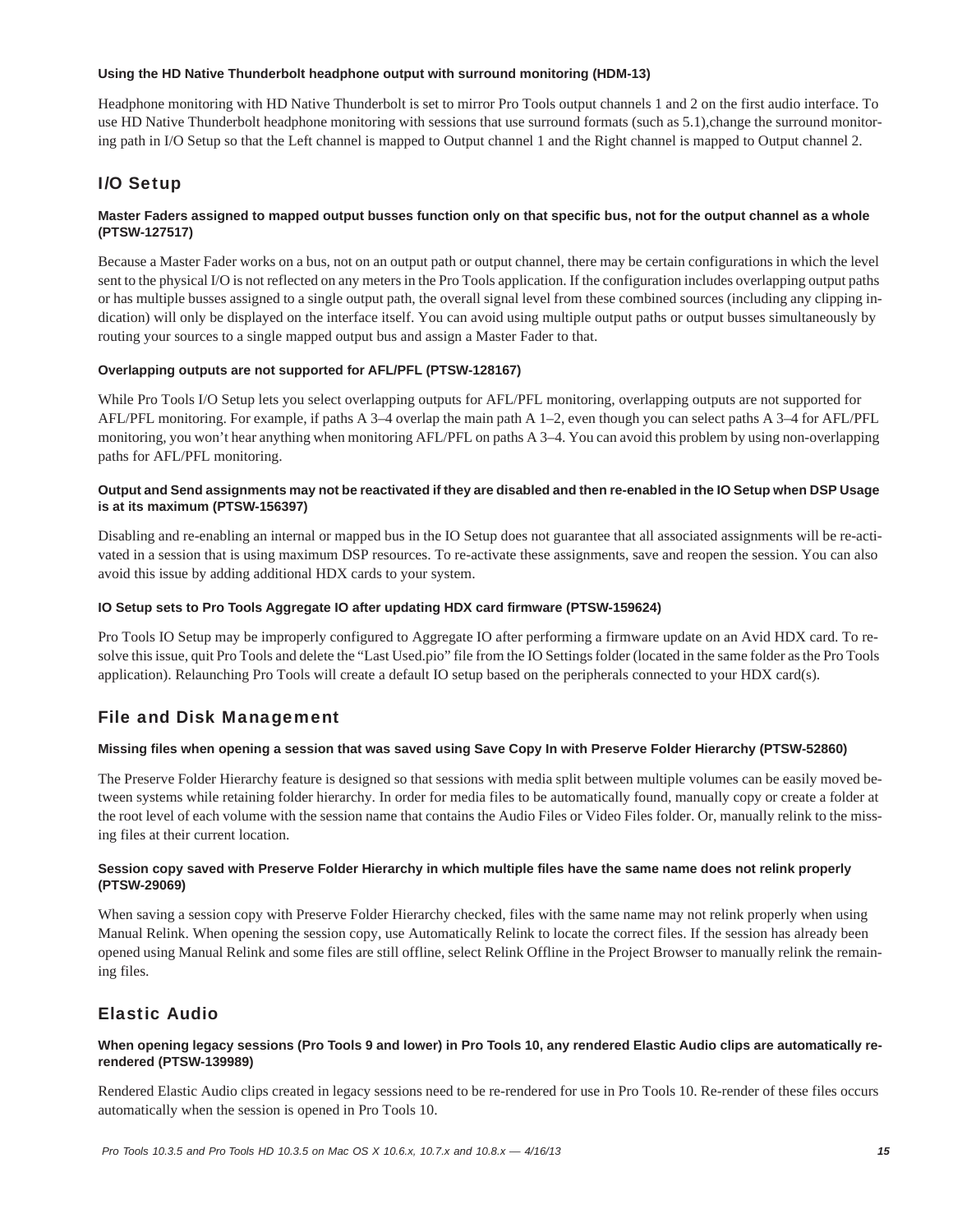#### **Fades on Elastic Audio-enabled tracks may not regenerate when opening sessions created with Pro Tools 10 in Pro Tools 9.0.x (PTSW-152949)**

When saving a copy of a Pro Tools 10 session to v7-v9 and opening the copy in Pro Tools 9.x, some fades might not be regenerated even if you select the option to re-generate fades without searching. If this happens, closing and re-opening the session causes the missing fades to regenerate.

#### **Certain audio files cannot be calculated or cleared of Elastic analysis in the Workspace browser (PTSW-29622)**

There are some rare cases where a file will have a file suffix of a file format supported by Elastic Audio (either .WAV or .AIF), but the Pro Tools Workspace Browser will not allow calculation or clearing of elastic analysis. The browser menu items Calculate Elastic Analysis and Clear Elastic Analysis will be greyed out. In these cases, the file may actually be in a non-supported format. To check the file's format, look at the Format column in the Workspace browser. If a file format other than WAV or AIFF is shown (such as QuickTime), then the file cannot be calculated or cleared of elastic analysis. Note that these non-supported files can still be previewed in tempo, as well as elasticized once imported into a session.

#### **Tempo maps made from Bar|Beat marker generation in Beat Detective cause Clip Groups in rendered mode to fall offline (PTSW-34950)**

A tempo map made from Bar|Beat Marker Generation in Beat Detective will cause clip groups in Rendered mode to fall offline. The workaround is to make an edit to the offline clip and then toggle the Elastic Audio from rendered to real-time and then back to rendered.

#### **Maintaining phase coherency with Elastic Audio pitch processing (PTSW-20602)**

When there is Elastic Audio Pitch processing enabled on a track, switching from Polyphonic, Rhythmic, or X-Form to Monophonic or Varispeed can disrupt phase coherency. To preserve phase coherency in this case, be sure to clear all Elastic Audio Pitch processing from the track before switching to the Monophonic or Varispeed algorithm.

#### **Drift in an audio file may occur when using Elastic Audio and the Monophonic or X-Form algorithms (PTSW-33768)**

Drift in an audio clip may occur when using elastic audio depending on how much the clips is expanded or compressed when using the Monophonic or X-Form algorithms. If you are using elastic audio with material that contains transient information in it that you would like to keep from drifting, you should use the Polyphonic or Rhythmic algorithms.

#### **Default Input Gain preference is only for Elastic Audio imported at session tempo (PTSW-34096)**

The Default Input Gain preference in the Elastic Audio section of the Processing Preferences page is for Elastic Audio Imported at Session Tempo only. This preference option will not function unless Preview in Context is enabled in Workspace, and/or "Drag and Drop from Desktop Conforms To Session Tempo" is enabled in the Processing Preferences page.

#### **Displayed Timebase is incorrect after importing Elastic Audio tracks (PTSW-46897)**

The incorrect timebase is displayed after importing Elastic Audio tracks to existing tracks with opposite timebase. You will need to manually select the correct timebase for the affected tracks.

#### **Elastic Audio clips on playlist lanes are not rendered (PTSW-47311)**

In Playlists View, any Elastic Audio clips on Playlist lanes are not rendered (waveform is "off-line") when changing the track's Elastic Audio processing from Real-Time to Rendered.

#### **Clip Groups containing Elastic Audio are not recognized as Elastic if the Clip Group itself has not had any Elastic functions applied (PTSW-34335)**

If a clip group contains Elastic Audio inside it, but no Elastic Audio operations have been performed on the outermost level of the clip group itself, then the clip group will not register as Elastic Audio. When used to create a new track, the track will not automatically be Elastic Audio–enabled, and the elastic audio inside the clip group will be rendered using the default Elastic Audio plug-in for the session. As a workaround, add a warp marker to the clip group to force it to register as an elastic clip. Or, create an Elastic Audio–enabled track first, then add the clip group to it.

#### **Cannot import Elastic Audio tracks with the Consolidate From Source Media option (PTSW-33894)**

Use Copy from Source Media to import Elastic Audio tracks.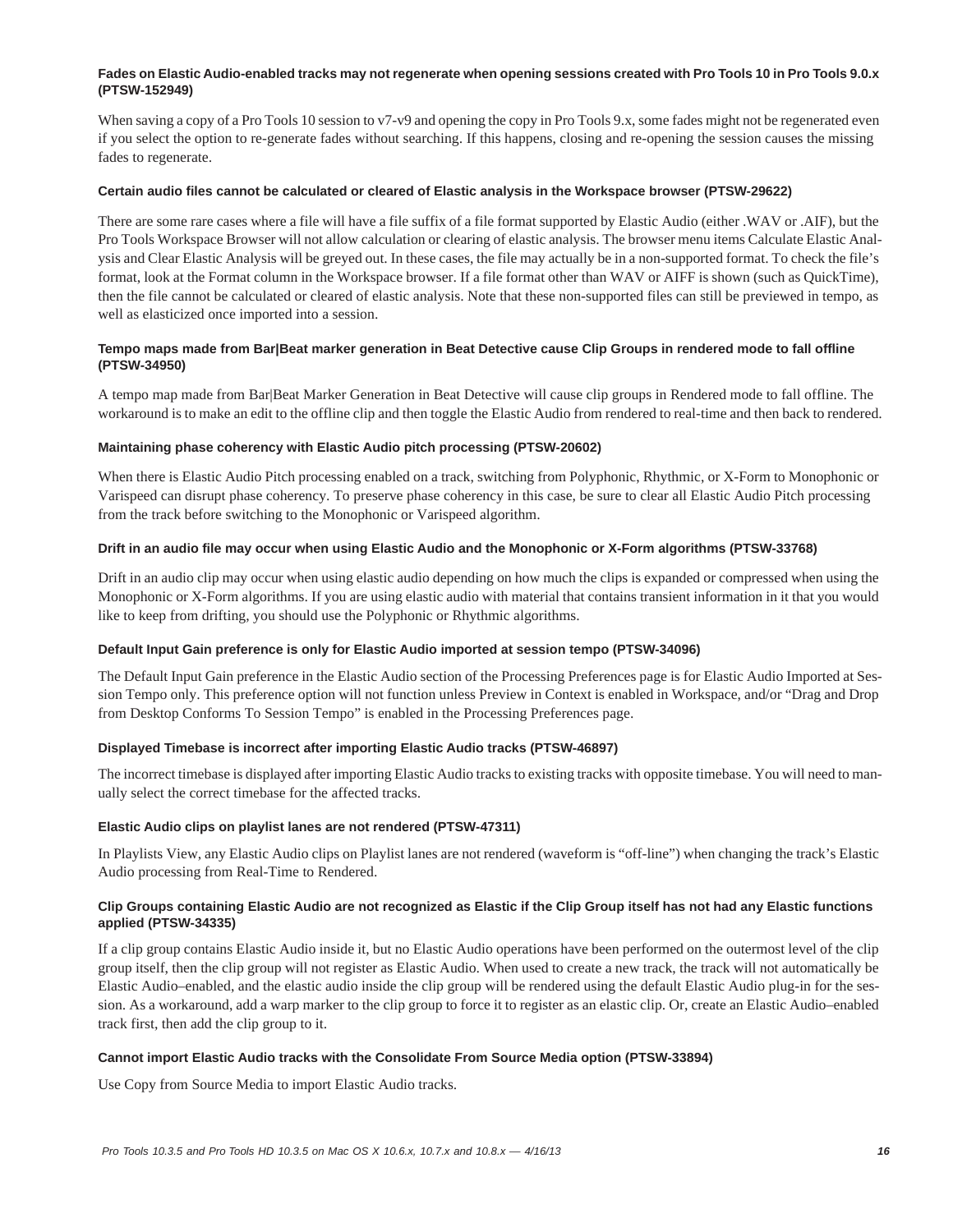#### **Timing inaccuracy in audio files converted from CAF and MP3 with Preview In Context enabled (PTSW-46707)**

Audio files converted from CAF and MP3 with Preview In Context enabled can cause timing inaccuracies (gaps in the audio and innerclip asynchronous transients issues). This is inherent with compressed file formats.

### MIDI

#### **When recording MIDI, Wait for Note does not respond to MIDI input from ReWire (PTSW-30511 and PTSW-34550)**

When performing a MIDI record, Wait for Note will not respond to any MIDI received from ReWire. If you are recording MIDI generated from a ReWire application, you will have to start the transport manually or use a countoff instead of Wait for Note.

#### **When using Import Session Data on a MIDI track with Real-Time Properties enabled and set to using Diatonic transposition, transposition is based on the first key signature in the session only (PTSW-49297)**

When importing session data from a session that includes multiple key signatures and a MIDI or Instrument track with the "Transpose in Key" Real-Time property enabled, the transposition will be based only on the first key in the session. This can be corrected by toggling the Real-Time Properties off and on; then the diatonic transposition will be correct for each key.

# Plug-Ins

*For known issues about specific plug-ins, see the Audio Plug-Ins Read Me.*

#### **The TDM version of Dyn III Expander/Gate may experience fidelity or routing issues in 192 kHz sessions (PTSW-159677)**

Using the TDM version of the Dynamics III Expander/Gate plug-in at 192kHz can cause unexpected behavior, including distortion of processed audio and unintended routing of audio between tracks using the Expander/Gate plug-in. If this occurs, try quitting and relaunching Pro Tools, or using the RTAS version of the Dynamics III Expander/Gate plug-in.

#### **When opening legacy sessions on HDX systems, the 4-band EQ III plug-in is converted to the 7-band EQ III plug-in**

The AAX EQ III plug-in does not have a 4-band option. Pro Tools will automatically convert 4-band EQ III instances into 7-band instances if you are using only AAX plug-ins. If the EQ3.dpm is present in the Plug-ins folder, then the plug-in will be converted to a Native (RTAS) version.

#### **The EQ III 4-band plug-in is displayed above the 1-band and 7-band version in Pro Tools 10.x**

Avid shortened the name of the new AAX version of EQ III to allow for better visibility of the plug-in name in Narrow Mix view as well as on control surfaces. The (.dpm) TDM and RTAS version name is "EQ III or EQ 3" (with space) whereas the (.aaxplugin) DSP and Native version is "EQIII or EQ3" (without space).

As a result of this change, when viewing the Native plug-in pop-up menu, EQ 3 4-band (RTAS) will be displayed before the EQ3 1-band and EQ3 7-band (Native) plug-ins.

#### **Sessions saved in Pro Tools 10.0 or 10.1 with unlinked multi-mono plug-ins may open with the wrong plug-ins inserted (PTSW-163664)**

In some situations, sessions saved in Pro Tools 10.0 through 10.1 will open incorrectly. Sessions saved with unlinked, multi-mono plugins may open with the wrong plug-in on the track Insert. To resolve this issue, open the session in Pro Tools 10.2 or higher, re-insert the correct plug-in configuration if necessary, and then save the session.

#### **TDM plug-ins cannot be converted to Native AAX format under certain conditions (PTSW-158652)**

TDM plug-ins instantiated in a session cannot be converted to Native AAX version if there is no RTAS equivalent of the plug-in and there are no other Native AAX versions already present in the session. Reverb One is an example of such a plug-in. To avoid this, instantiate a Native AAX version of the plug-in on a spare track, then convert the TDM plug-in to Native format.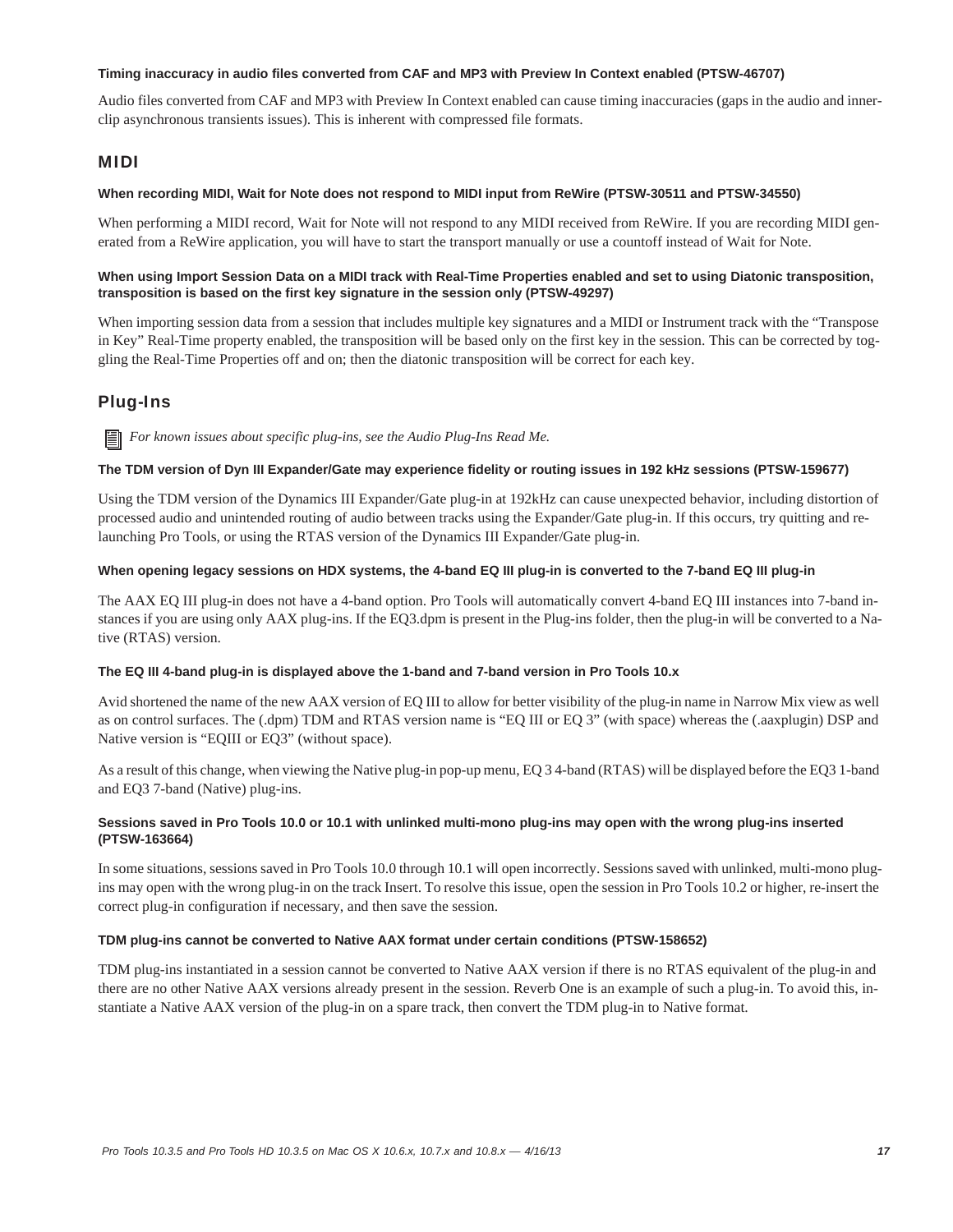#### **On Mac OS X 10.7.x ("Lion"), any custom location for Avid Virtual Instrument content is not remembered**

When installing Avid Virtual Instruments, if you choose a custom location for the content, that location is not remembered, resulting in error messages when you try to use a virtual instrument plug-in (Boom, Mini Grand, or Xpand) that references a ".big" content file. The location is not remembered after quitting and relaunching Pro Tools.

To avoid this error, move or reinstall the Avid Virtual Instrument content to the default location in the Applications > Avid folder.

#### **Some plug-ins require exclusive use of a DSP chip on HDX hardware-accelerated systems (PTSW-154614)**

Certain plug-ins, such as ReVibe and Reverb One, use direct memory access (DMA) on Avid HDX cards. DMA plug-ins cannot share HDX DSP chips with other plug-ins. Additionally, even though DMA plug-ins of the same type can share a single HDX DSP chip (for example, multiple ReVibe plug-ins can use the same HDX DSP chip), they must be of the same channel width (DMA plug-ins of the same type cannot share the same HDX DSP chip if they have different channel widths).

#### **HD Pack, Massive Pack, Mbox Factory, and 003 Factory plug-in bundle installers do not work on Pro Tools 9.0 or higher (PTSW-134351)**

If you install Pro Tools 9.0 or higher on a clean Pro Tools system, and then run HD Pack, Mbox Factory, or 003 Factory plug-in installers included with lower versions of Pro Tools (such as Pro Tools 8.0.4), they will not be able to install the bundled plug-ins as you might expect. Visit the Avid website (www.avid.com) to download the latest versions of corresponding installers included with the version of HD Pack, Massive Pack, Mbox Factory, or 003 Factory that you own. These installers have been updated to run on a Pro Tools 9.0 or higher system (as long as you have valid licences for each plug-in on your iLok).

#### **Native plug-ins appear unavailable at higher sample rates (such as 192 kHz) (PTSW-160300)**

When using some native (host-based) plug-ins at higher sample rates (such as 192 kHz), it may be necessary to lower the number of host processors in the Playback Engine dialog. This is because in certain situations it is beneficial to leave a CPU Core processor available for other tasks, and not have the host-processor engine running on all Cores.

#### **Pro Tools stops working when opening a session with Structure Free (PTSW-131965)**

When opening a Pro Tools session that uses Structure Free, Pro Tools may hang temporarily if Structure Free is looking for files in a directory where the files are not present.

#### **Pro Tools quits unexpectedly when creating a new folder on the presets page with Hybrid (PTSW-133279)**

When using Hybrid version 1.5.3.10110, Pro Tools may quit unexpectedly when using the New Folder feature on the Presets page. To avoid this problem, update to the latest version of Hybrid.

#### **With HDX systems, on tracks that have a mono-to-stereo plug-in, if a stereo native (AAX or RTAS) plug-in is inserted after the mono-to-stereo plug-in, the resulting stereo signal will be out of phase or diminished in volume. (PTSW-161487)**

To avoid this, use a stereo DSP plug-in after the mono-to-stereo plug-in, or reconfigure the track to avoid this signal configuration.

#### **AudioSuite and Clip Groups (PTSW-57457)**

AudioSuite plug-ins handle Clip Groups in the Clip List slightly differently than audio files. With audio files, an AudioSuite process can be applied to all copies of a unique audio file which appear in your session by selecting your target as Clip List in the AudioSuite plugin window and selecting Use in Playlist. However, if your target is set to Clip List in the AudioSuite plug-in window while you have a Clip Group selected, Pro Tools does not recognize the Clip Group as processable audio and will present a No Audio was Selected error. This is because a Clip Group is not treated as audio until it is actually used in a track.

#### **To apply an AudioSuite process to all copies of a Clip Group in a session at once, do the following:**

- **1** Select the Clip Group to be processed.
- **2** From the Clip List menu, select Ungroup All. All elements of the group will remain selected.
- **3** Perform AudioSuite processing.
- **4** From the Clip List menu, select Regroup.
- **5** When prompted, select Modify to apply the AudioSuite Process to all copies of the Clip Group in the session, or Copy to apply it only to the selected Clip Group.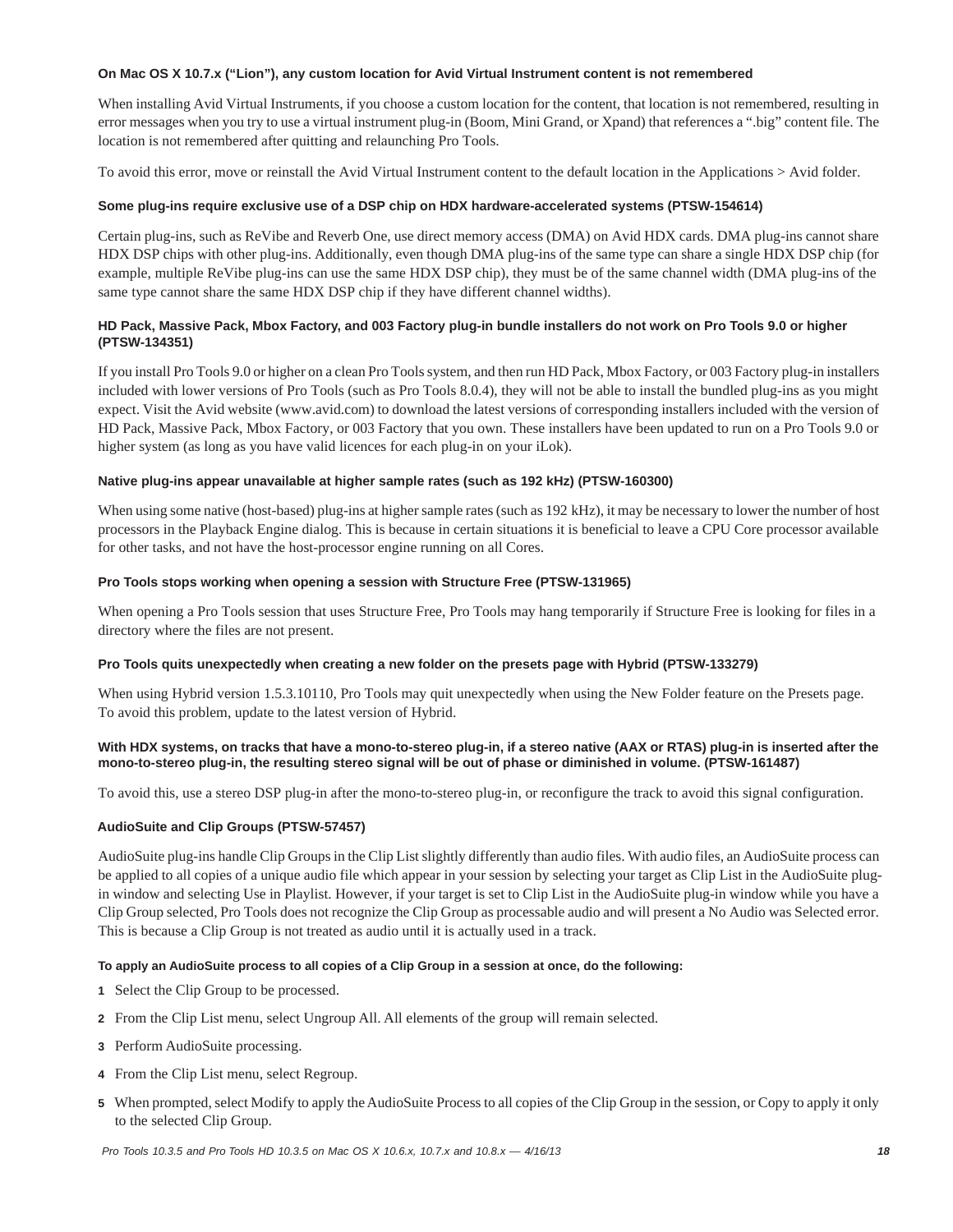#### **Plug-In Find and Relink with file types not supported by Pro Tools (111704)**

Find and Relink will not be triggered by plug-ins in situations where plug-ins supporting Find and Relink are missing links to file types that are not natively supported by Pro Tools (such as REX files). To have full Plug-in Find and Relink support, the file types used in plug-ins must also be supported by Pro Tools.

#### **Software instrument does not emit sound when inserted on an Instrument Track or Auxiliary Input (65797)**

Some older software instruments do not emit sound and/or do not play unless they have a valid hardware input or MIDI output assignment. If this problem occurs, manually assign a hardware input to the Instrument track or Auxiliary Input, and/or manually assign a MIDI output to the Instrument.

#### **After Installing Pro Tools 10, Structure Free appears in the plug-in insert selector Instead of the full version of Structure even though the full version of Structure was already installed (PTSW-150093)**

After installing Pro Tools 10 Structure Free appears in the Plug-in Insert selector instead of the full version of Structure even though the full version of Structure was already installed on your computer. To correct this issue, quit Pro Tools, delete the DAE preferences located in /Users/<username>/Library/Preferences/DAE Prefs, and then relaunch Pro Tools.

#### **Using the Pro Tools 9.0.5 uninstaller also uninstalls Structure (PTSW-151154)**

When using the Pro Tools 9.0.5 Uninstaller to uninstall Pro Tools 9.x, the Structure plug-in is also uninstalled from your computer. To avoid this issue, do not use the Pro Tools 9.0.5 uninstaller (you do not need to uninstall Pro Tools 9.x before installing Pro Tools 10). If you encounter this issue, you will need to reinstall Structure after you install Pro Tools 10.

# Control Surfaces

#### **Trim Scrub and Trim Shuttle don't work on clips with fades (PTSW-46911)**

If a clip has fades, Trim Scrub and Trim Shuttle don't work when trying to trim using a control surface. To work around this problem, remove any fades on the clip, then execute the Trim Scrub or Trim Shuttle, and then restore the fades.

#### **Used HW output path indication (101095)**

In Assign Matrix on your worksurface, Insert mode the used HW output path will not have amber background indicating that it's already assigned after switching to a different insert on the same track.

#### **Color indication on plug-in controls in Learn mode (102710)**

When a plug-in is in Learn mode and the track with this plug-in is not focused on the main ICON unit, all automation LEDs in the Plugin window will be red if the track is in one of auto write modes. This conflicts with red color indication on the Plug-in control, which is armed for mapping. The workaround is to set the track with plug-ins to Read automation mode.

#### **SignalTools meter ballistics on control surfaces (74340)**

SignalTools RMS, VU, BBC, Nordic and DIN meters will display inaccurate decay times when viewed on a control surface. Unaffected types are Peak, VENUE, and Peak + RMS, which only reports the Peak meter to the control surface. The attack times of the affected meters are not affected, only the decay times. All meter types display accurately in the plug-in window.

#### **Channel Strip plug-in Expander/Gate meters appear in the Compressor/Limiter meter Instead of in the Expander/Gate meter in D-Control Dynamics section (Main Unit) (PTSW-150897)**

The Avid Channel Strip plug-in uses shared meters for Expander/Gate and Compressor/Limiter processing. Because of this, both Expander/Gate and Compressor/Limiter metering appear only in the Compressor/Limiter meter in D-Control Dynamics Section (Main Unit).

#### **Pro Tools transport must be stopped when recalibrating ICON faders (78074)**

The transport in Pro Tools must be stopped when recalibrating faders on D-Command and D-Control. If one or more faders need calibration do the following: Stop playback, enter Utility mode, press TEST, press FADER, and press RECAL. After recalibrating faders. exit Utility mode.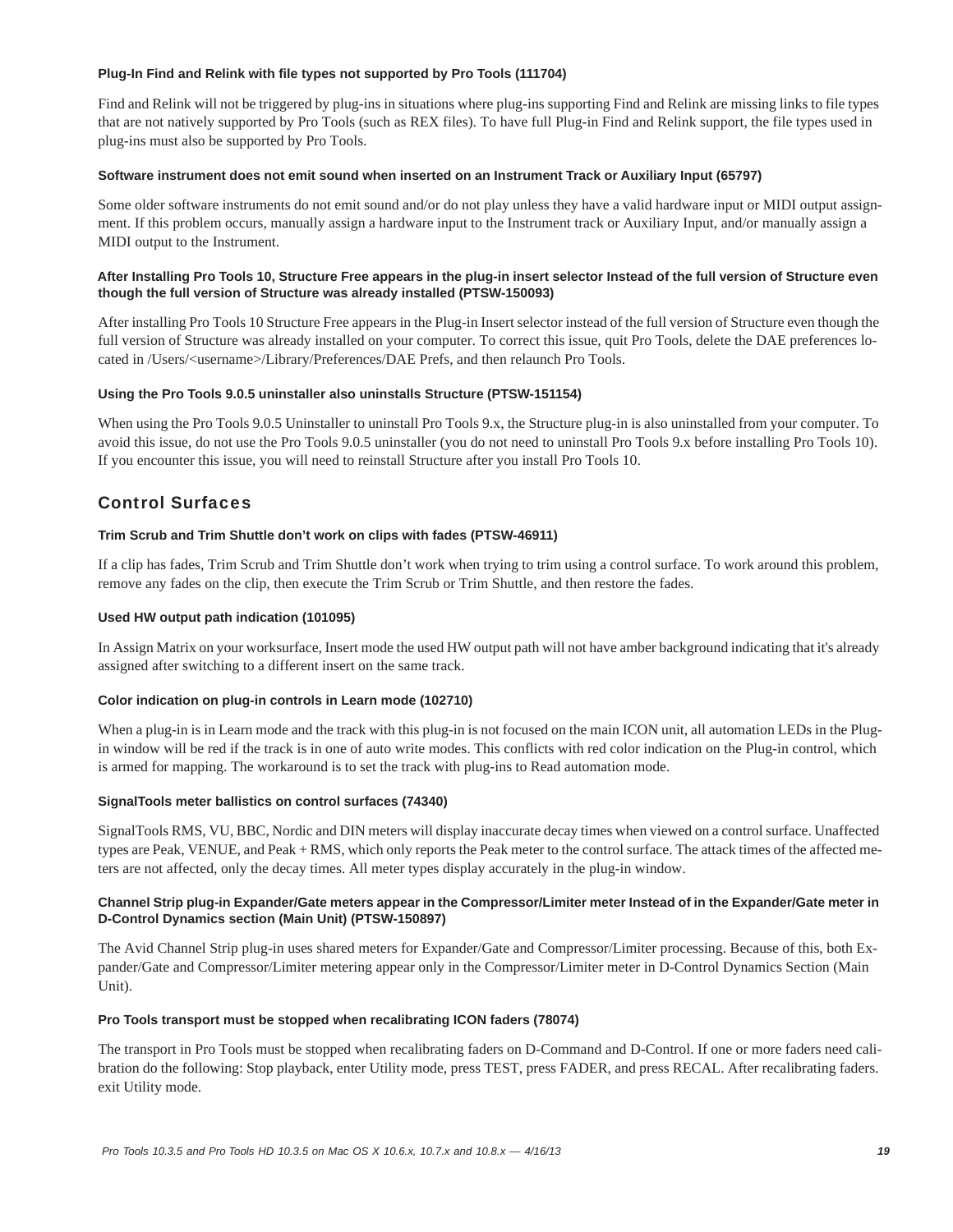#### **Adjusting Clip Gain with the Jog Wheel on a EUCON control surface can result in Pro Tools quitting unexpectedly (PTSW-155028)**

Adjusting Clip Gain using the Jog Wheel on a EUCON control surface during playback can result in Pro Tools quitting unexpectedly. You can avoid this issue by using the mouse or key commands to adjust clip gain instead.

#### **The Edit and Mix window do not follow banking on EUCON control surfaces (PTSW-133466)**

When the Edit Window Follows Bank Selection and/or the Mix Window Follows Bank Selection preferences are enabled in Pro Tools (Setup > Preferences > Mixing), after banking your EUCON controller, neither the Edit nor Mix window scroll to follow. You will have to manually change the view of the Edit or Mix windows to see the tracks that correspond to the EUCON controller if they are off screen.

#### **Switching applications in Mac OS X 10.7.x (Lion) while using a EUCON control surface can cause Pro Tools to stop working (PTSW-152800)**

On a system running Mac OS X 10.7.x (Lion) with a EUCON control surface, if you are running other applications with Pro Tools, switching Pro Tools to the frontmost application can cause it to stop working. To prevent this, lock the surface to Pro Tools by doing the following: In the EuControl application, click the Assign tab. Under EuControl Settings, select "Entire Surface" under "Lock to application" and verify that the control surface is locked to Pro Tools.

### Video

#### **Playback of QuickTime video in Pro Tools may stutter or drop frames**

When monitoring QuickTime playback in the Pro Tools Video Window on the computer screen, the video image may stutter or drop frames. To improve results with QuickTime playback, try any of the following:

- Disable Continuous Scrolling.
- Close unnecessary UI windows.
- Try using the DNxHD codec.
- If you have an available PCIe slot in your computer, try using one of the following:
	- A supported Blackmagic video card
	- A supported Canopus video peripheral for QuickTime DV playback
- Consider using an Avid option that includes a video solution:
	- The Video Satellite option offers guaranteed performance for Avid video playback (QuickTime can also be used via AMA).
	- The Video Satellite LE option offers a way to integrate a Blackmagic video card into a system
	- The Avid Mojo SDI peripheral offers guaranteed performance for standard-definition Avid video

#### **H.264 video files over 2 GB play back incorrectly (PTSW-158646)**

At a certain point during playback, an H.264 video file over 2GB in size will incorrectly restart playback from the beginning, even though the timeline indicates it is not playing from the beginning. The workaround is to place an edit (break) in the video clip prior to the point it starts playing incorrectly from the beginning. This issue only affects H.264 files larger than 2GB.

#### **Avid video peripherals are not officially supported with Pro Tools software (PTSW-132918)**

When using an Avid video peripheral such as Mojo SDI with Pro Tools, you must have Pro Tools|HD or HD Native hardware with a SYNC HD or SYNC IO in order to maintain near sample accurate audio/video sync. Alternately, Pro Tools LE hardware containing an S/PDIF input can be used to resolve the audio clock to the video peripheral. While it is possible to use an Avid video peripheral without the presence of any hardware (Pro Tools Software only), audio/video sync is not guaranteed.

#### **Video Offset affects Bounce To QuickTime files (PTSW-123033)**

If Pro Tools has a defined Video Offset and you Bounce to QuickTime, the resultant QuickTime file will be offset by the specified amount in Pro Tools (Setup > Video Sync Offset). To avoid this problem, set the Video Sync Offset to 0 before bouncing to the Quick-Time file format.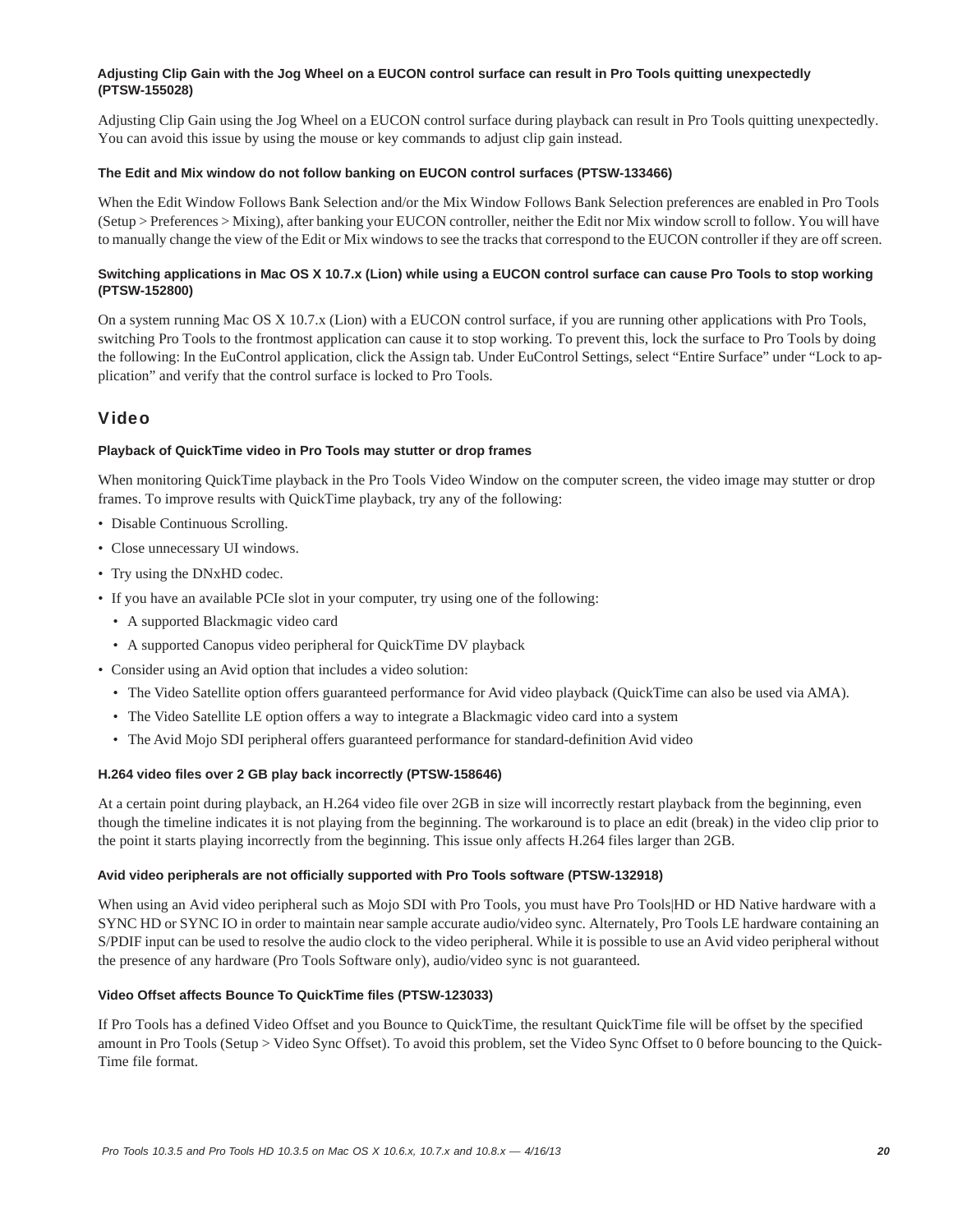#### **QuickTime Movies with a frame rate of 29.97 and greater that use the Avid DNxHD codec do not play when placed at past 20 hours on the Pro Tools timeline (PTSW-149397)**

With Pro Tools 10, the timeline has increased from 12 hours to 24 hours, allowing any timecode stamped media to be placed at its Original TimeStamp location, regardless of the session start time. However, Avid DNxHD encoded QuickTime clips will not play back when placed anywhere on the Timeline past 20 hours. Please limit use of Avid DNxHD encoded QuickTime clips to the first 20 hours of the Pro Tools Timeline to avoid this issue.

#### **When using Bounce to QuickTime, do not bounce to an existing movie name (PTSW-53967)**

If you use the Bounce to QuickTime command and use the same name as an existing movie, the bounce may fail. It is best to use a unique name for each bounce, or delete the previous movie from the drive prior to bouncing with the same name (rather than choosing to replace the existing file).

#### **Closing the QuickTime window during session playback may result in –9092 errors that stop playback (PTSW-162592)**

To avoid this issue, try increasing the number of CPU Cores available for Pro Tools processing and/or raise the H/W Buffer Size in the Pro Tools Playback Engine dialog.

#### **Pro Tools UI may slow down with densely-edited QuickTime Movie track (PTSW-54496)**

Pro Tools may begin to respond more slowly and update less often as a session with one or more QuickTime video tracks becomes more and more densely edited. If, while working with heavily edited QuickTime clips, Pro Tools responsiveness begins to decline, use the Bounce to QuickTime Video command, then import the bounced movie.

#### **Unsupported QuickTime video formats (PTSW-52140, PTSW-52155, PTSW-52156, 72961)**

Several video formats supported in QuickTime are not supported in Pro Tools. These include .DivX, .flc, .m4v and .3gp format movies. Attempting to import these will generate errors or will fail to import.

#### **QuickTime clips with "Clean Aperture" settings do not play back in Pro Tools 10 on OS X 10.7 (PTSW-150342)**

Pro Tools 10 on Mac OS X 10.7 is unable to playback QuickTime video clips with "Clean Aperture" settings. The session plays back, but these clips appear black in the Video window. These clips do play back in Pro Tools 10 on Mac OS X 10.6.

#### **Standard definition QuickTime movies rendered as 16:9 Anamorphic play back in Pro Tools at 4:3 (PTSW-23020)**

Standard Definition QuickTime movies that are rendered with 16:9 an anamorphic Scaled Size of 853x480 play back in Pro Tools at 4:3 or 720x486 resolution. The Scaled Size attribute of QuickTime movies is ignored by Pro Tools. To work around this problem, render the movie letterbox natively within the 720x486 pixel dimension.

#### **MPEG-1 and MPEG-2 video freezes at edit points (PTSW-55185)**

Editing MPEG-1 & MPEG-2 video is not officially supported. If you experience this problem, try switching playback to the Video window, or convert the movie to a supported format using a 3rd party application. Removing the audio from an MPEG-1 or MPEG-2 movie with a 3rd party application may also fix the problem.

#### **Audio from "muxed" MPEG-1 and MPEG-2 movies cannot be imported and will be heard in a bounced movie (PTSW-53625)**

Unlike other QuickTime formats, MPEG-1 and MPEG-2 movies store audio and video in a single multiplexed track, called a "muxed." track. Pro Tools cannot separate the audio from video for these types of movies. As a result, you will not be able to import the audio from an MPEG-1 or MPEG-2 movie. Also, if you Bounce to QuickTime using an MPEG-1 or MPEG-2 movie as a source movie, the original audio from the movie will be present in the bounced movie (even though it will not be heard while working with the movie in Pro Tools). To import audio from an MPEG-1 or MPEG-2 file, use a third party application to "demux" the MPEG stream.

#### **Dragging from Mac Finder in Shuffle mode does not work correctly with video (PTSW-28041)**

Dragging a Video file from the desktop to the Edit window while in Shuffle mode will always place the video at session start, overwriting existing video clips in that location.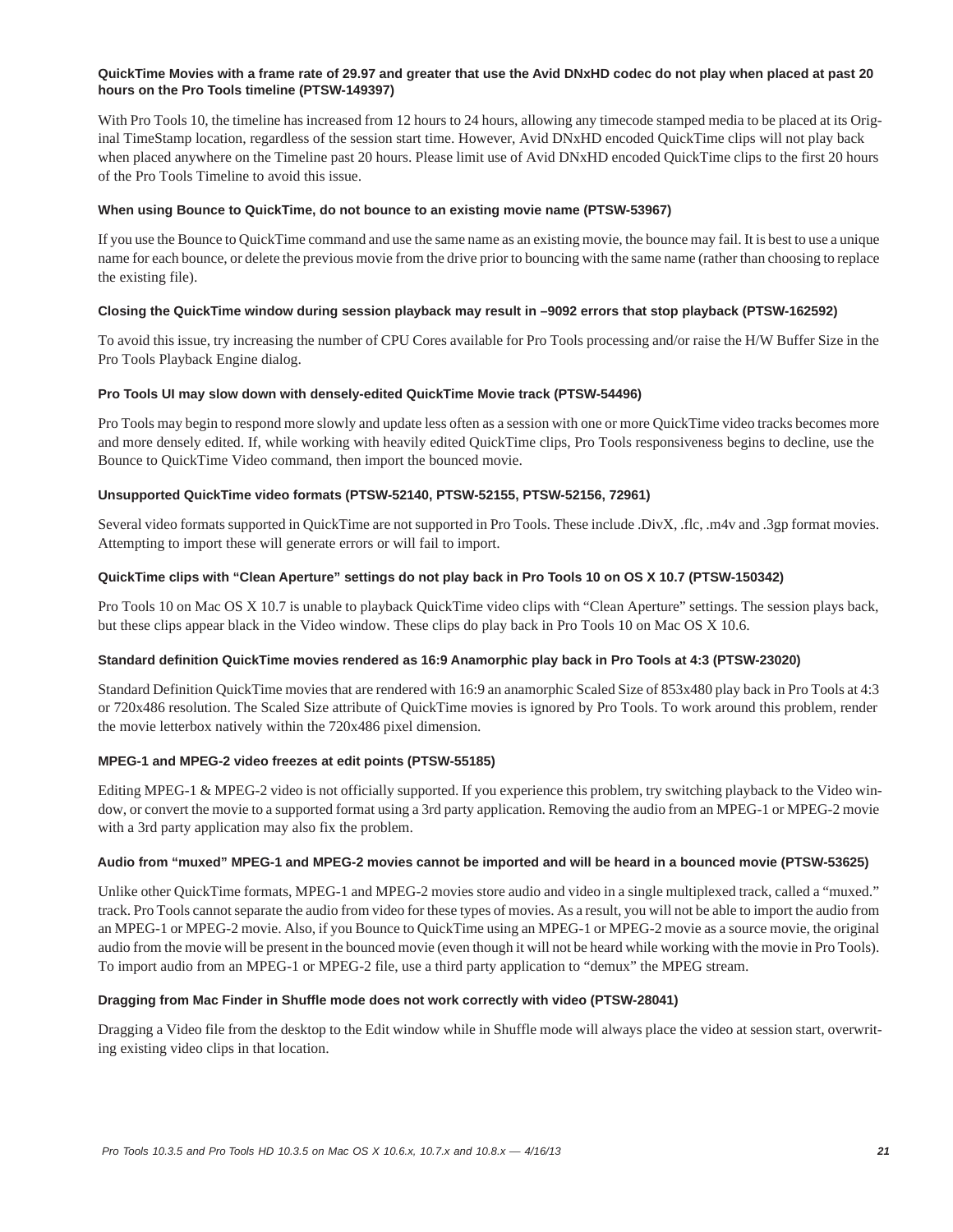#### **System instability when running multiple applications using Blackmagic Design hardware for QuickTime video output (PTSW-19486)**

When Pro Tools is running with a Blackmagic DeckLink II Extreme or Intensity video capture and playback PCI-e card installed, launching Blackmagic Design's Deck Capture utility, Final Cut Studio, or any other application which supports Black Magic hardware for video output, can result in system instability. To avoid any potential system instability only use one Blackmagic DeckLink–aware application at a time.

#### **Clip names appear incorrect after selecting Field Recorder channel matches, or expanding to new tracks. (PTSW-136012)**

This can occur if the file name of a Field Recorder channel match contains a hyphen followed by a number greater than zero. Pro Tools names new clips by incrementing the number after the hyphen. If a field recorder file is already named in this way (such as "Filename-01"), then new clips created by selecting a Field Recorder channel match or by expanding a track may have names different from the parent file. To avoid this situation, avoid using hyphens in Field Recorder file names.

#### **Field Recorder matches appear offset after AudioSuite rendering if the session timecode rate does not match the file timecode rate (PTSW-152147)**

If a portion of a file has been rendered with an AudioSuite plug-in, an offset can occur when expanding field recorder matches in cases where the session timecode rate does not match the timecode rate of the audio file. To avoid this issue, you can either render the whole file with AudioSuite (rather than only a portion of the file), or use Whole File mode when rendering AudioSuite processing.

# General Localization

#### **Session notes or Session Info text files saved in Japanese may not open in TextEdit (PTSW-46686)**

Session Notes (you can generate these if you are missing plug-ins or have problems when opening a session) or Session Info (File > Export > Session Info as Text) text files may not open in TextEdit, depending on the TextEdit preference settings. This is because the files use different text encoding. As a workaround, you can use the Console application to open files or you can use the Open menu item in TextEdit, then choose the correct encoding, as follows:

- Session Notes UTF-8
- Session Info Japanese (Mac OS)

#### **Reading session notes on Korean Mac OS X (PTSW-144218)**

Apple has changed its default UTF-8 encoding behavior in the latter 10.6.x releases and 10.7.x. Because of this some languages do not open Session Notes correctly in TextEdit.

#### **To open Session Notes correctly:**

- **1** Launch TextEdit.
- **2** Choose TextEdit > Preferences.
- **3** Click Open and Save.
- **4** Under "Plain Text File Encoding," set Opening Files to Unicode (UTF-8).

#### **Certain Chinese characters need to be initiated in the Mac OS before they can be used for naming in Pro Tools (PTSW-33074)**

If you cannot use certain characters for naming in Pro Tools, use Text Edit in Mac OS X to initiate the characters. In Text Edit, type the same characters you were trying to use, then use the mouse to select the correct ones from the pop up menu. You should now be able to use them in Pro Tools.

#### **AAF/OMF sequences with non-English characters import with garbled clip names or won't relink (PTSW-33569, PTSW-99570, PTSW-33826)**

If an AAF/OMF sequence containing files or clip names with non-English characters is exported from a Mac-based Pro Tools 7.3.1 system (or lower), it may not import correctly into Avid Media Composer, or Pro Tools 7.4 and higher systems on Windows or Mac. Conversely, AAF/OMF sequences with non-English characters exported from any Pro Tools 7.4 or higher system (or higher) may not import correctly into a Mac-based Pro Tools 7.3.1 (or lower) system. To relink the files, select "Manually Find and Relink," then deselect all options except "Find by file ID." Clip names may appear garbled.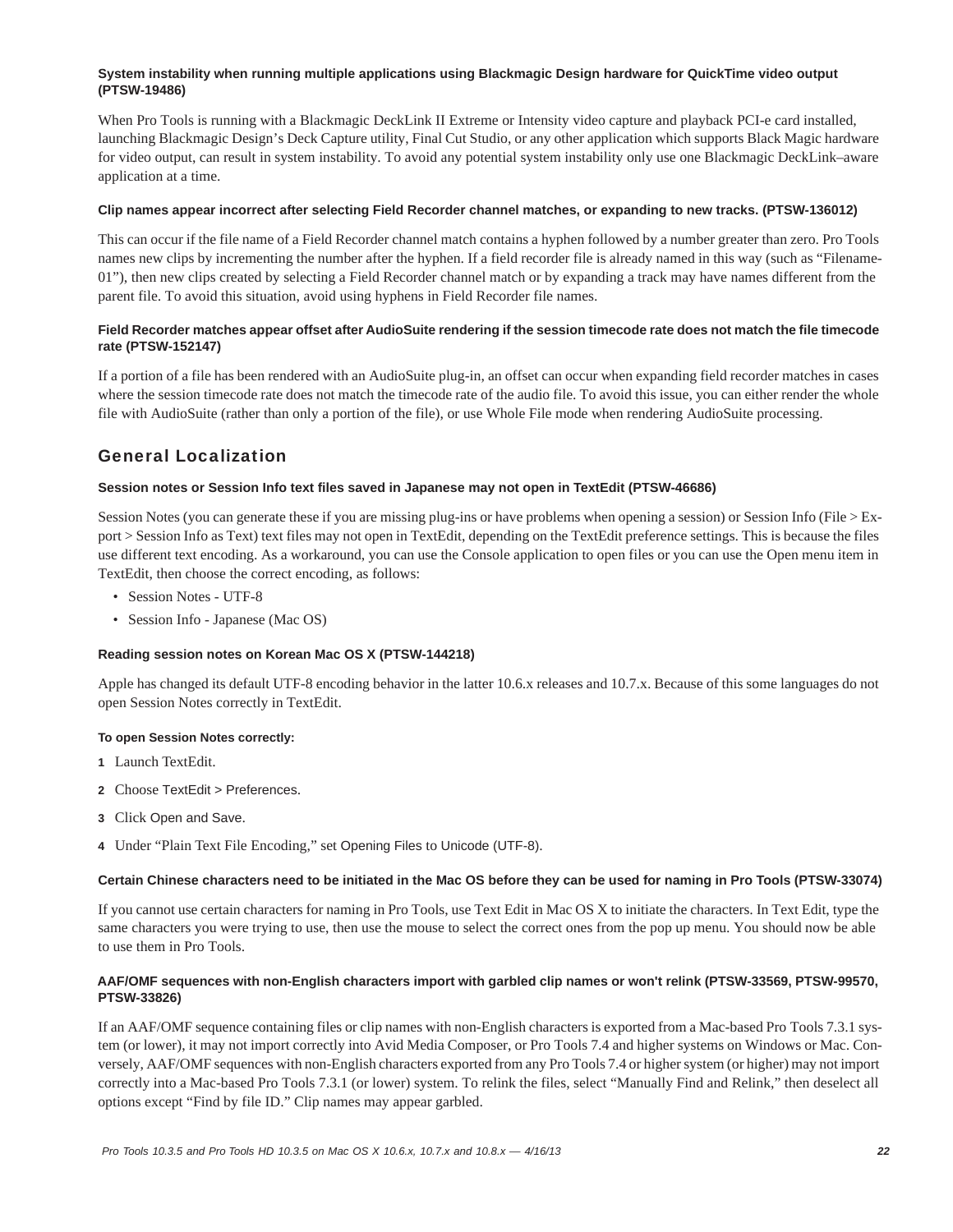# Known Issues with Pro Tools CoreAudio Hardware Drivers

#### **Limitations of the Avid CoreAudio driver with Digi CoreAudio Manager**

The Digi CoreAudio Driver has the following limitations with HD, 003, and Digi 002 systems:

Pro Tools HD, and Pro Tools with 003 and Digi 002 systems require exclusive access to Pro Tools hardware. You cannot use CoreAudio applications and Pro Tools with these systems at the same time. To use Pro Tools, make sure you quit any CoreAudio applications before launching Pro Tools on these systems. To use a CoreAudio application with these systems, make sure you quit Pro Tools before starting the CoreAudio application.

 The Digi CoreAudio Driver cannot be used to preview sound files from the Mac Finder while Pro Tools is running. When a sound file is located in the Mac OS X navigation window, a QuickTime transport bar is displayed next to it. The QuickTime transport bar lets you audition the sound file. With USB audio interfaces, you can preview sound files from the Mac Finder as long as Pro Tools is not running. Regardless, with FireWire and Avid HD audio interfaces, the sound will always play back though the Mac built-in audio controller (through the Mac speaker or headphone jack). However, if you double-click a sound file, the QuickTime application will launch, which can use the Digi CoreAudio Driver for playback.

The Digi CoreAudio Driver cannot be used for playback of Mac System Sounds.

#### **Selecting "Digidesign HW" for Sound Input or Output in System Preferences may cause Pro Tools to fail to launch (99576)**

If "Digidesign HW" is selected as the input or output device in System Preferences, certain common actions in the Finder may activate the Digi CoreAudio Manager. These actions include selecting an audio or video file while in Columns view or while the Inspector window is open, or using Get Info or Quick Look on an audio or video file. Once activated, CoreAudio may remain connected even after selecting a different file or closing all Finder windows. If Pro Tools is launched while CoreAudio is connected, an error message stating "Digidesign Hardware is in use by another application. (–1133)" may occur.

#### **Pops when changing sample rates**

With the Digi CoreAudio Manger, your Pro Tools hardware may produce a "pop" or "click" sound if Pro Tools was last used at a sample rate different from the one the new CoreAudio client is set to use.

#### **Audio streaming problems when using very low H/W Buffer Sizes with 3rd party Core Audio applications (such as Logic) (PTSW-154719)**

You may experience audio streaming problems when using Avid hardware with 3rd party applications such as Cubase or Logic and playing back at the lowest buffer size. The lowest supported buffer sizes when using Avid hardware are 64 at 44.1 and 48 kHz sessions, and 128 at 88.1 and 96 kHz.

#### **Pro Tools hardware may not play sound from QuickTime or Safari with CoreAudio (PTSW-3093 and PTSW-27892)**

If you do not hear sound when playing back audio through Pro Tools hardware from QuickTime or Safari with the Digi CoreAudio Manager, try one the following:

• Open the Mac System Preferences and click Sound. While QuickTime or Safari is playing back audio, change the Output from Digidesign HW to Internal, and then back to Digidesign HW.

 $-$  or  $-$ 

• Launch iTunes before launching QuickTime or Safari.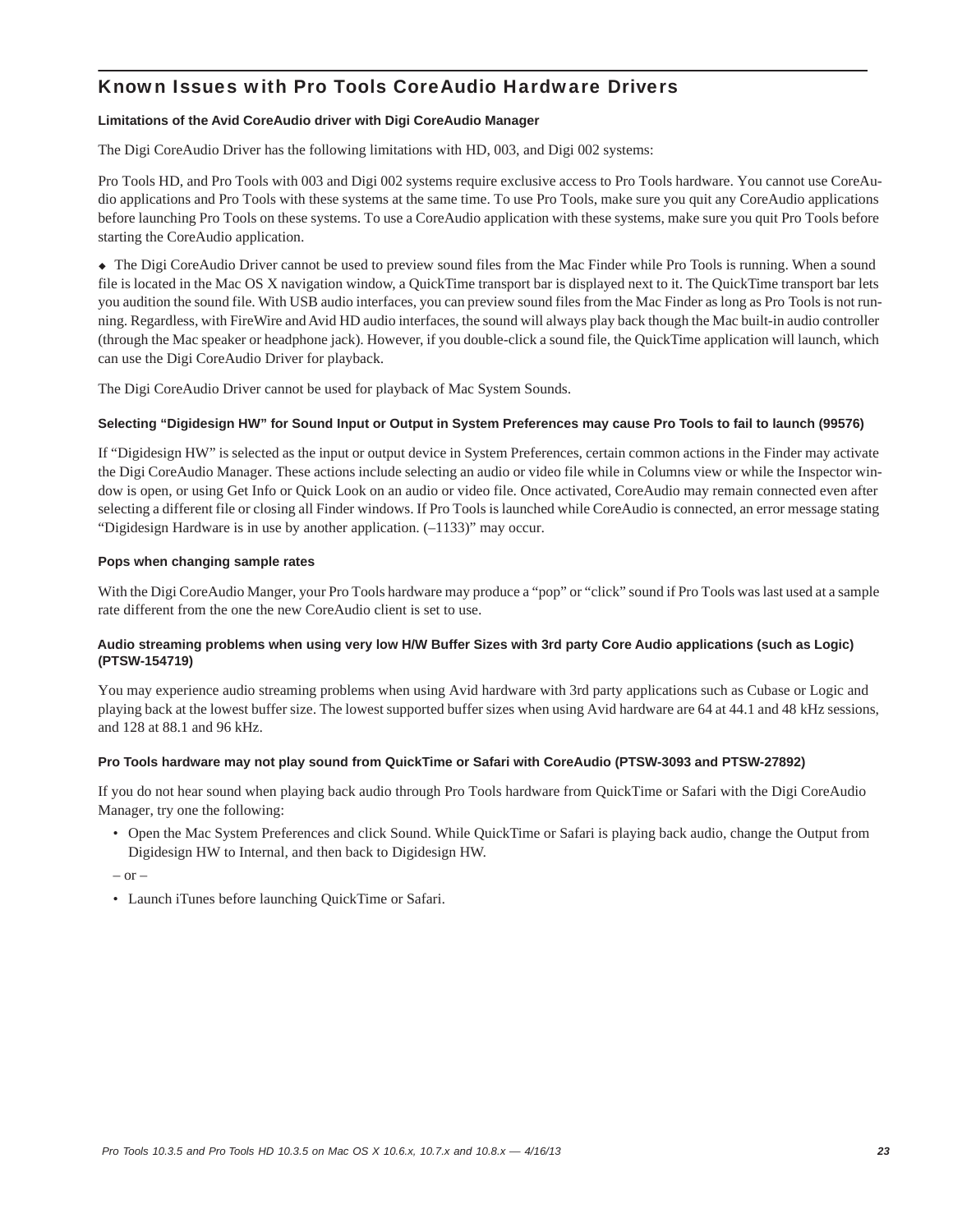#### **Buffer sizes incompatible with Pro Tools hardware (39542)**

In Cubase, Traktor, Live, and certain other applications, you can select Buffer Sizes that may be incompatible with your Pro Tools hardware. Selecting incompatible buffer sizes results in distorted sound and may cause other problems. Please make sure to select Buffer Sizes listed in the following chart:

|  | Cubase SX Buffer Sizes Supported by Avid Audio Hardware |  |  |
|--|---------------------------------------------------------|--|--|
|  |                                                         |  |  |

| <b>Avid Audio Hardware</b>                                            | <b>Supported Buffer Sizes</b> |  |
|-----------------------------------------------------------------------|-------------------------------|--|
| Avid HDX                                                              | 128, 256, 512, 1024           |  |
| Pro Tools HD                                                          | 128, 256, 512, 1024           |  |
| <b>HD Native</b>                                                      | 128, 256, 512, 1024           |  |
| 003, 003 Rack, 003 Rack+, Eleven Rack, Digi 002,<br>and Digi 002 Rack | 64, 128, 256, 512, 1024       |  |
| Mbox and Mbox 2-series interfaces                                     | 32, 64, 128, 256, 512, 1024   |  |

#### **Reason Output distorts with Buffer Size settings less than 256 samples at 88.2 kHz or 96 kHz (39399)**

Distorted sound can result when a Reason user has selected a Buffer Size of less than 256 samples at sample rates of 88.2 kHz or 96 kHz.

### **Pro Tools reports a –6101 error connecting or disconnecting headphones or audio cables from the audio output jack on your computer while using Pro Tools (PTSW-159325)**

You may encounter a –6101 error when connecting or disconnecting headphones or audio cables from the audio output jack on your computer while using Pro Tools. To avoid this problem, quit Pro Tools before connecting or disconnecting your headphones or audio cables.

# Known Issues with Audio Interfaces

### HD OMNI

#### **Noise in the output signal from HD OMNI with digital input (PTSW-1614)**

If HD OMNI is connected to a digital source with a mismatched clock and Sample Rate Conversion (SRC) is not enabled, you will hear noise (including loud "pops") in the output signal. To correct this problem, either enable SRC or ensure that the clock of the digital source and HD OMNI are matched correctly.

#### **HD OMNI front panel Setup menus are unresponsive after Pro Tools quits unexpectedly (PTSW-125692)**

HD OMNI will not automatically recover "stand-alone" mode if Pro Tools quits unexpectedly (or if you disconnect the DigiLink cable from HD OMNI while Pro Tools is running). As a result, some of the SETUP functions accessible from the front panel will be unavailable. Power cycle HD OMNI to recover stand-alone mode.

#### **Graphic redraw problems in the Hardware Setup dialog (PTSW-122690, PTSW-1346, and PTSW-1235)**

When changing the Hardware Setup configuration for HD OMNI, it is possible to encounter graphics redraw problems in some cases. To force a graphics redraw of the Hardware Setup dialog, close and reopen the Hardware Setup dialog.

#### **Versions of Pro Tools lower than 8.1 quit on launch with HD OMNI (PTSW-1976)**

When launching versions of Pro Tools lower than 8.1 with HD OMNI connected and powered on, Pro Tools quits when initializing DSI. To avoid the problem, power off HD OMNI before launching versions of Pro Tools lower than 8.1.

#### **No sound on output after hardware reset (PTSW-126575)**

After resetting the HD OMNI interface to the default factory settings using the front panel controls, the HD OMNI interface stops emitting sound in sessions where the outputs are not assigned to the Monitor output path. To correct this problem, press the ALT monitor button to switch to the ALT Monitor path, and then press it again to switch back to the Main Monitor path.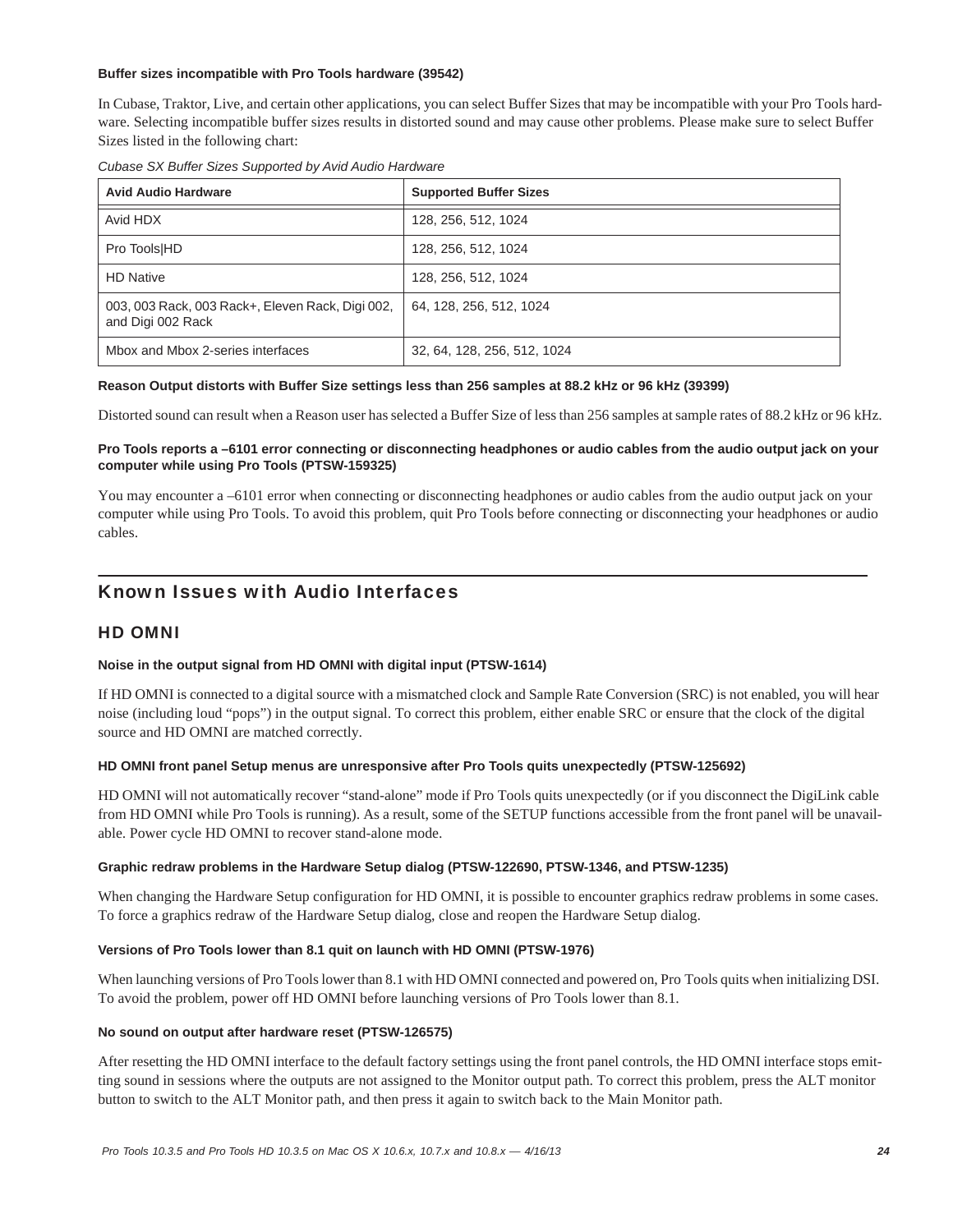#### **Loss of Monitor path when launching Pro Tools with HD OMNI off or disconnected (PTSW-127313)**

When launching Pro Tools and opening I/O Setup after powering off HD OMNI or disconnecting it from the system, the inactive Monitor path is not present in Output tab. You may need to restore the default I/O Settings and remap the corresponding Output Busses.

#### **Output paths are not automatically created in the Output page of the I/O Setup after disabling the corresponding Monitor path in the Monitor page of the Hardware Setup and re-assigning the Outputs from "None" to physical outputs in the Main page of the Hardware Setup (PTSW-127559)**

After disabling the Monitor path in the Monitor page of the Hardware Setup and re-assigning the corresponding Outputs from "None" to physical outputs (such as "A 1-2") in the Main Page of the Hardware Setup, these Output paths are not automatically created in the Output Page of the I/O Setup. You will have to manually create the appropriate Output paths in the I/O Setup (or click Default).

#### **Changing Monitor path Output assignments in the Hardware Setup does not update the Output paths in the Output page of the I/O Setup (PTSW-127563)**

When changing Monitor path Output assignments in the Monitor page of the Hardware Setup (such as setting the Monitor path Format to None or assigning the Monitor to different physical outputs), the Output paths in the Output page of the I/O Setup do not reflect the corresponding changes. You will have to manually create the appropriate Output paths in the I/O Setup (or click Default).

#### **When creating new sessions, using the I/O Settings selector can result in unexpected Output assignments if HD OMNI has an assigned Monitor path (PTSW-123896)**

If HD OMNI has an assigned Monitor path, Output paths created by the selected I/O Settings option in the New Session dialog may be offset by the channel width of the Monitor path. If this happens, you will have to manually create the appropriate Output paths in the I/O Setup (or click Default).

#### **I/O Setup Bus page erroneously adds monitor paths (PTSW-127739)**

With both MAIN and ALT Monitor paths declared, toggling one of the CR Monitor paths from the current format to "None" and then back to the starting Monitor format from within the Hardware Setup Monitor page, causes the Bus page in I/O Setup to erroneously add an extra Monitor path with the abbreviation with "(1)." This can happen numerous time and each new Monitor abbreviation increments accordingly.

### 003 Family and 002 Series Interfaces

#### **Upgrading to Lion can result in the uninstallation of Pro Tools components for Digi 002 and 003 family systems**

If you upgrade from Mac OS X 10.6.x ("Snow Leopard") to Mac OS X 10.7.x ("Lion") with Pro Tools already installed, *DigiDioMIDIServer.plugin* and *DigidesignFireWireMIDI.plugin* will be uninstalled during the Lion install. When the OS upgrade is complete, a dialog will appear indicating that these files were moved to an Incompatible Software folder. You can reinstall the drivers for your Digi 002 or 003 family interface after installation to restore these files.

To run Pro Tools on Mac OS X 10.7.x ("Lion") with a Digi 002 or 003 family interface, Avid recommends that you create a clean Lion partition and install Pro Tools directly to that partition.

#### **Reconnecting an 003 or 002 after losing the connection with Pro Tools (PTSW-20351)**

If your 003 family or 002 series interface looses its connection with Pro Tools, increasing your buffer size or changing your CPU usage limit may bring the device back online without having to close Pro Tools or restart your computer.

#### **Importing .PIM Files on an 003 System with a C|24 (PTSW-46401)**

When importing a custom map .PIM file created on a 003 to another 003 system with a C|24, 003 displays "<No Track>" on the scribble strips instead of staying in Plug-in Edit mode with a restored newly imported Plug-in Map. You will need to switch to another mode on 003 and then re-enter Plug-in Edit mode to correct this.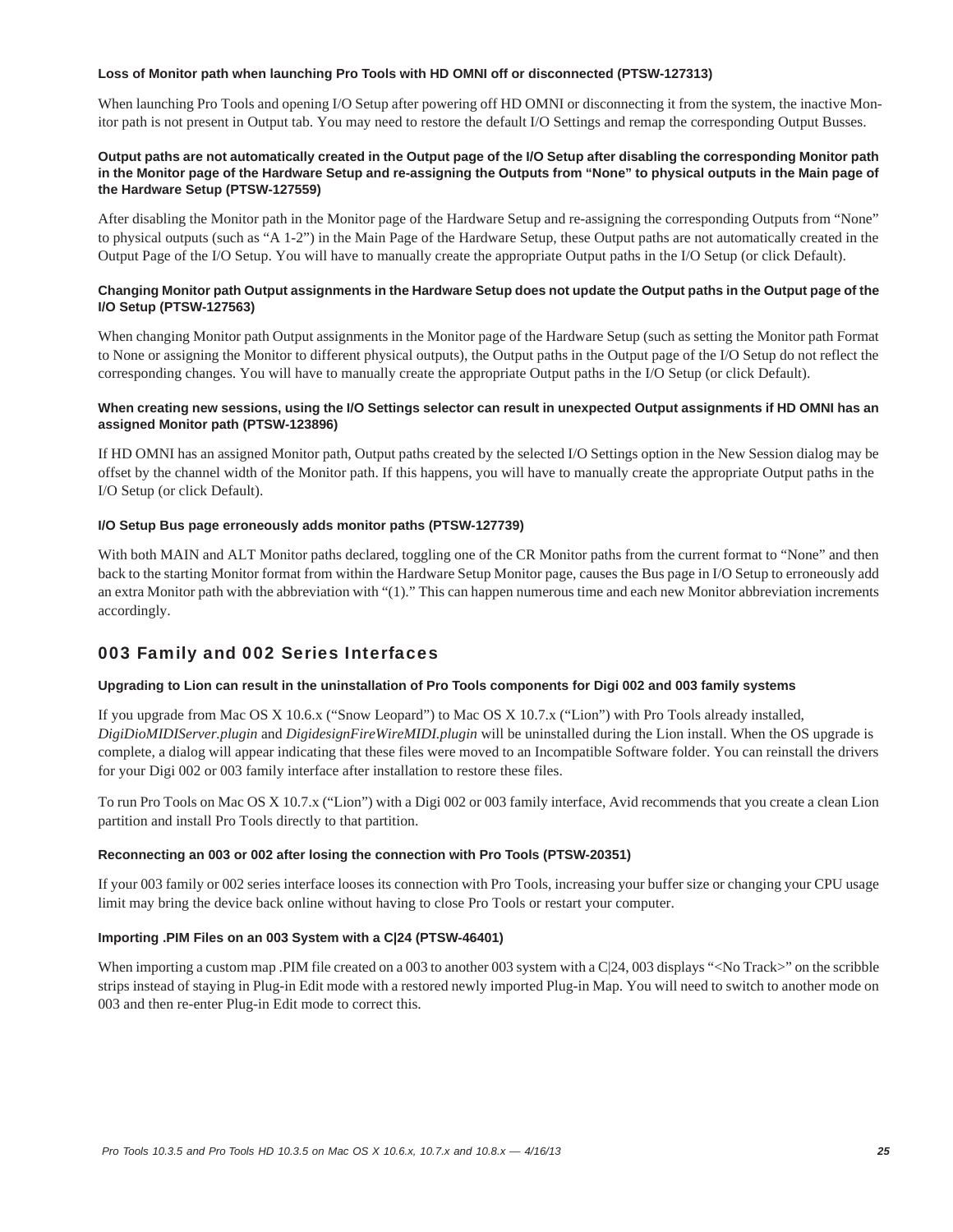# Pro Tools Aggregate I/O (Mac Built-In Audio)

#### **When using Aggregate I/O on Mac OS 10.7.x ("Lion"), a New Session command results in an error (PTSW-142151) or the Aggregate I/O sample rate is frozen at a setting of 0 Hz (PTSW-142166)**

#### **If either of these errors occurs, do the following:**

- **1** Quit Pro Tools.
- **2** Launch Audio MIDI Setup.
- **3** Choose Window > Show Audio Window.
- **4** Select Pro Tools Aggregate I/O.
- **5** Click the Minus sign icon to delete Aggregate I/O.
- **6** Relaunch Pro Tools.

#### **–6101 error when previewing audio with Pro Tools Aggregate I/O (PTSW-132996)**

When previewing audio in the Import Audio dialog with Pro Tools Aggregate I/O selected as the Current Engine (in the Playback Engine dialog), and with the Mac OS File view is set to Columns view, you may encounter a –6101 error. Try changing the Mac OS file view from Columns to List or Icons view, or use any of the built-in audio devices instead of Pro Tools Aggregate I/O to avoid this problem.

#### **Changing sample rates in Audio MIDI Setup can cause Aggregate I/O to disappear in I/O Setup, resulting no audio output (PTSW-132281)**

When Pro Tools Aggregate I/O is selected as the Current Engine in the Playback Engine dialog, changing sample rates in Audio MIDI Setup can cause the Pro Tools Aggregate I/O to be removed from I/O Setup resulting in no audio output. To correct this problem, click the Default button on the Output page of the I/O Setup.

#### **Error messages when opening a session with a different sample rate from the Aggregate I/O sample rate setting (PTSW-131779)**

Pro Tools may indicate that a given Aggregate I/O device has not automatically adjusted its sample rate when a session with a different sample rate is opened. You may subsequently be presented with a dialog indicating that the session needs to be closed and reopened to update the sample rate setting of the Aggregate I/O device.

#### **Renaming Pro Tools Aggregate I/O driver in AMS corrupts the driver (PTSW-131383)**

If you rename the Pro Tools Aggregate I/O driver in Audio MIDI Setup (AMS), the driver be corrupted the next time you launch Pro Tools. If this happens, quit Pro Tools and delete the Pro Tools Aggregate I/O device from AMS. Pro Tools will re-create the driver the next time it is launched.

#### **Pro Tools quits unexpectedly when enabling the built-in digital I/O (PTSW-132189)**

When enabling built-in digital I/O for Pro Tools Aggregate I/O in Audio MIDI Setup, Pro Tools quits unexpectedly. To avoid this problem, enable the built-in digital I/O in Audio MIDI Setup before launching Pro Tools.

# Third-Party Core Audio Devices

#### **Pops and clicks can occur when using third-party Core Audio devices with Pro Tools (PTSW-132084)**

Note that audible pops and clicks can occur when using some third-party audio interfaces even if Error Suppression is disabled. Try increasing the Hardware Buffer size for the device to avoid this problem.

#### **Using low buffer sizes with Studio Monitor Express may result in Pro Tools quitting unexpectedly with a loud burst of noise (PTSW-132513)**

Using Studio Monitor Express with some Core Audio Devices may result in Pro Tools quitting unexpectedly along with loud bursts of noise. Studio Monitor Express is not recommend for use with Pro Tools at this time.